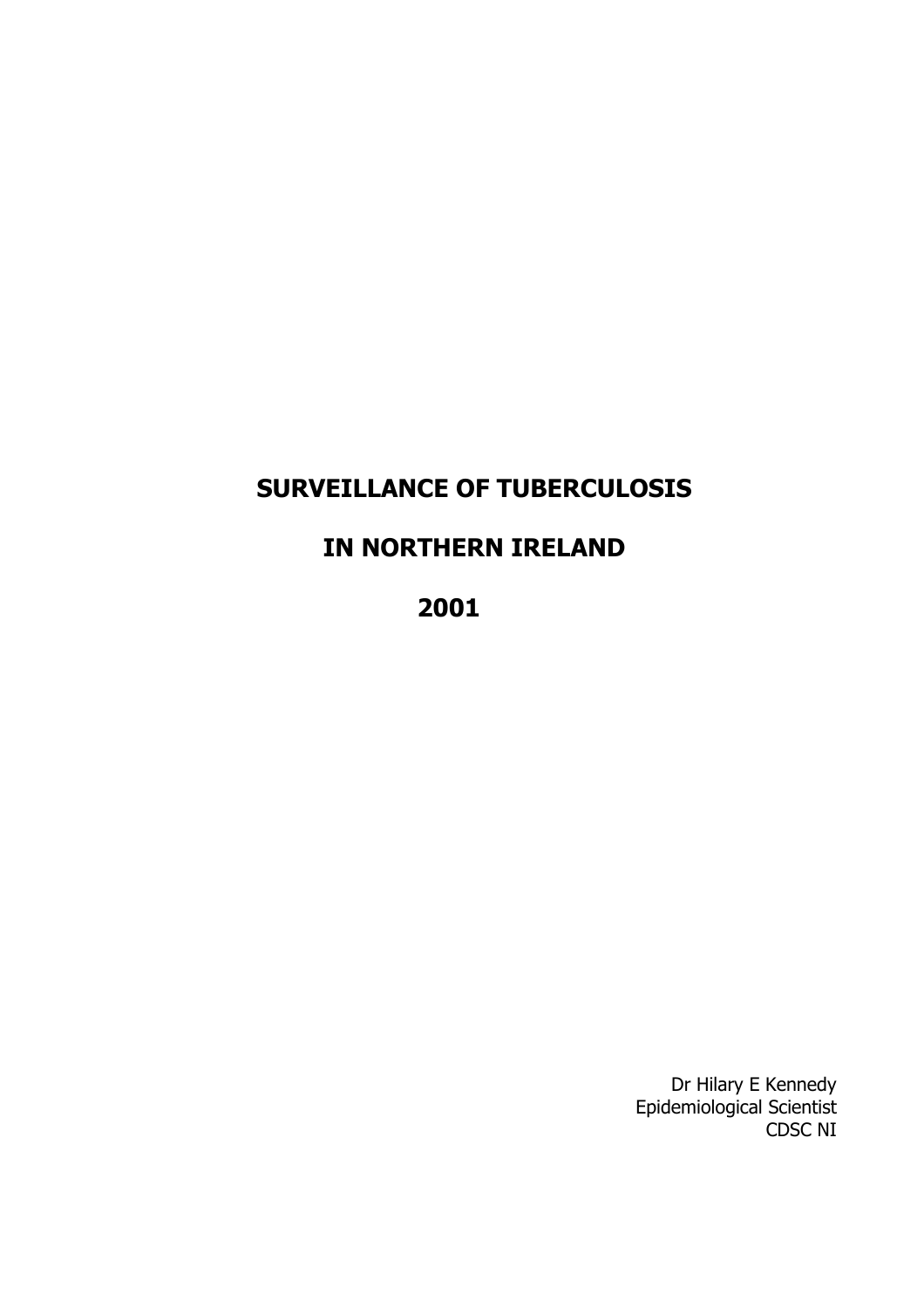# **Table of contents**

|    | <b>Summary</b>                                             | 3                       |
|----|------------------------------------------------------------|-------------------------|
|    | <b>Introduction</b>                                        | 4                       |
| 2. | <b>Methods</b>                                             | 6                       |
|    | 2.1. Sources of information                                | 6                       |
|    | 2.2. Definition                                            | 6                       |
|    | 2.3. Data analysis                                         | $\overline{\mathbf{z}}$ |
| 3. | <b>Results</b>                                             | 7                       |
|    | <b>3.1. Notifications</b>                                  | $\overline{\mathbf{z}}$ |
|    | 3.2. Tuberculosis cases                                    | 8                       |
|    | 3.3. Pulmonary tuberculosis cases                          | 10                      |
|    | 3.4. Non-pulmonary tuberculosis cases                      | 12                      |
|    | 3.5. Anti-tuberculous treatment                            | 14                      |
|    | 3.6. Non tuberculosis cases                                | 15                      |
|    | 3.7. Surveillance of mycobacterial isolates susceptibility |                         |
|    | to anti-tuberculous drugs                                  | 16                      |
|    | <b>4. Discussion</b>                                       | 17                      |
|    | <b>5. References</b>                                       | 23                      |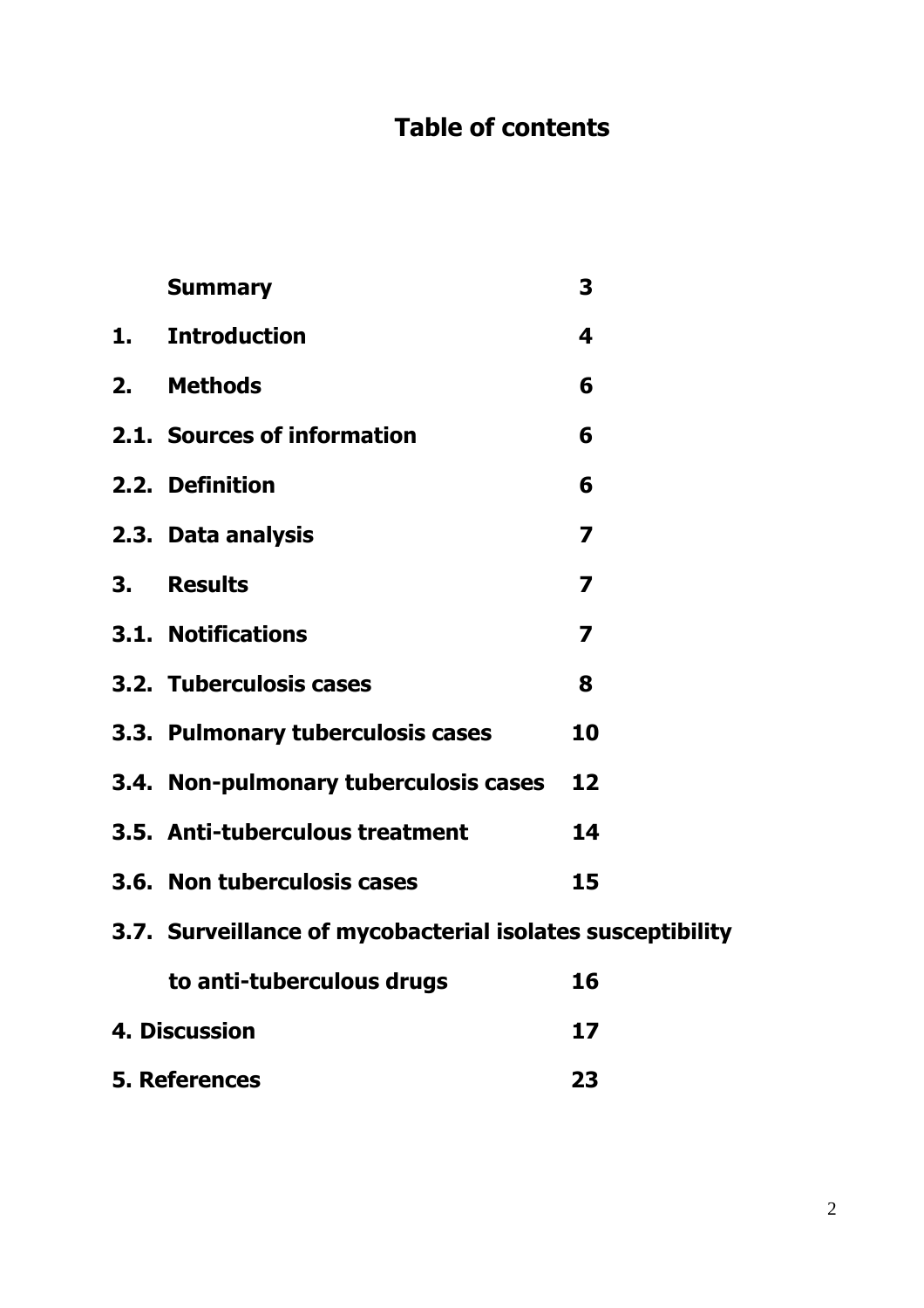## **Summary**

In 2001 as part of the enhanced surveillance of tuberculosis notification scheme, CDSC (NI) received 66 notifications of tuberculosis. Five were subsequently identified as having infections with mycobacteria other than tuberculosis complex (MOTTs) and a further six cases were subsequently diagnosed as having a condition other than tuberculosis. Forty-two cases were culture confirmed as *M. tuberculosis* infection and a further two cases were culture confirmed as  $M$ , bovis infection. In addition to the culture confirmed cases; two cases were positive by histological examination of lymph nodes, one case was positive by histological examination of lung tissue and one case was positive by histological examination of chest wall tissue. The outstanding seven cases remain notified on the basis of clinical and other laboratory diagnosis, giving a total of fifty-five notified cases of tuberculosis identified through this programme in 2001. The annual notification rate of tuberculosis was estimated at 3.3 cases per 100,000 population.

Thirty-six of the 55 notified cases had pulmonary disease and 19 had non-pulmonary disease.Out of the 36 cases of pulmonary tuberculosis, 21 were both sputum smear and culture positive and a further 7 were culture positive only. Five patients with pulmonary disease died. Tuberculosis was the cause of death in 2 cases and was cited as a contributing factor in the remaining 3 cases.

Sixteen of the 19 non-pulmonary tuberculosis cases were confirmed by culture. The sites of disease reported in these cases were: lymph nodes (4), pleura (3), genitourinary (4), abscesses (2) joint/bone (2) and skin (1).

Details of initial treatment were recorded for 46 of the 55 notified cases, of which 44 received a combination of rifampicin, isoniazid and pyrazinamide. Continuation therapy was recorded for 41 cases. Thirty-seven of these 41 cases received a combination of rifampicin and isoniazid, with or without an additional drug.

Antimicrobial sensitivity testing results were available for all 42 M. tuberculosis isolates. Two isolates were found resistant to isoniazid only and a further isolate was found resistant to rifampicin only. Both *M. bovis* isolates were also tested. Each was found resistant to pyrazinamide only.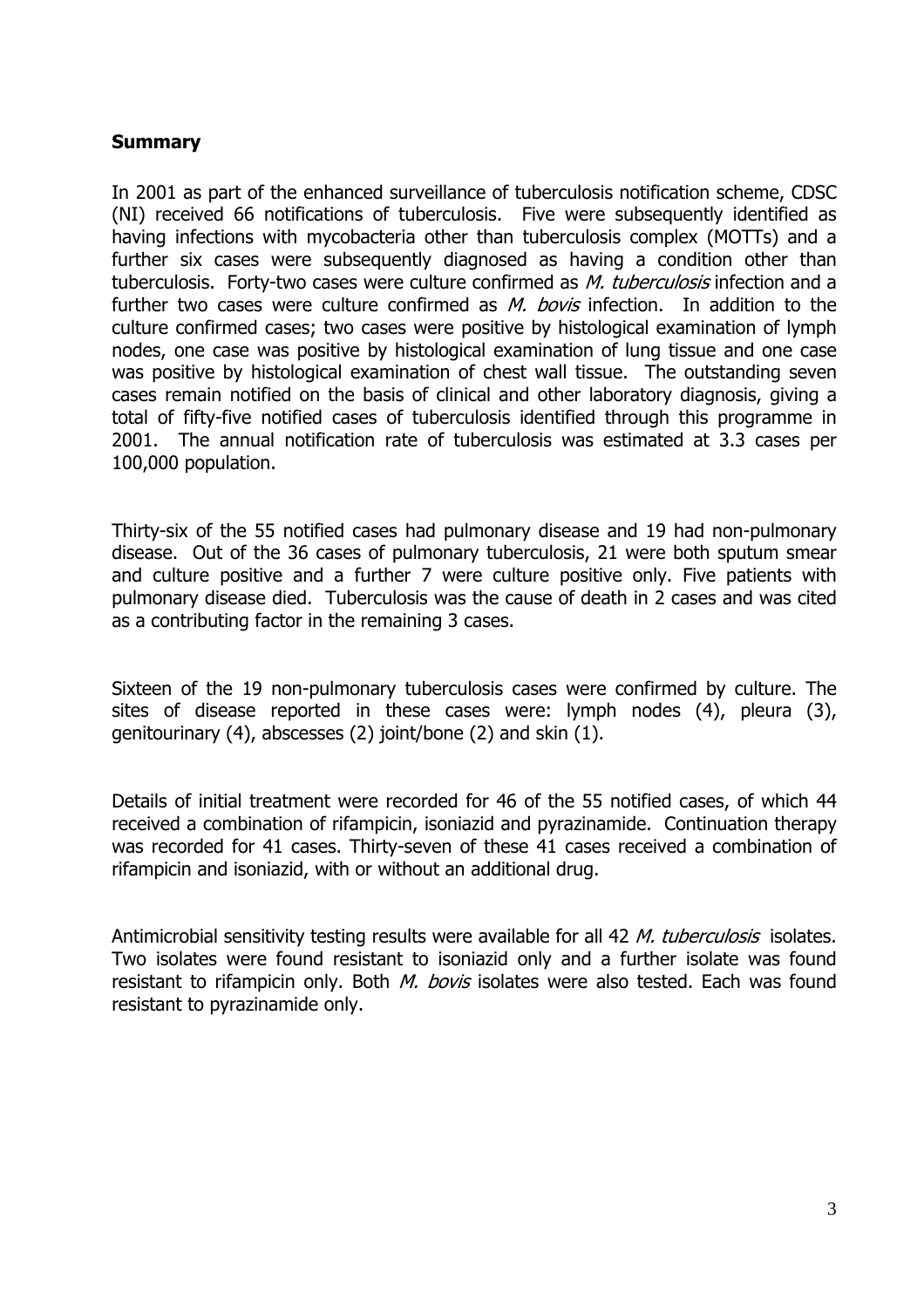## **1. Introduction**

Clinicians in Northern Ireland, in line with those in the rest of the United Kingdom, are required to notify all cases of tuberculosis to the Director of Public Health of the Health and Social Services Board (HSSB) of residence. Enhanced surveillance of tuberculosis was established in Northern Ireland in 1992, with the introduction of two customised data collection forms.

The notification form, TBS1, is used to collect clinical, demographic and microbiological information. The follow-up TBS2 form was, until recently, used to collect details of treatment and outcome, together with any additional clinical and/or microbiological information not available at the time of initial notification.

The collection of outcome data, for all cases notified after 1 January 2001, was introduced in England and Wales at the beginning of 2002. In order to continue the export and central collation of data for England, Wales and Northern Ireland, the introduction of new software was also required. Outcome data in Northern Ireland is now collected on a standardised 'Tuberculosis Treatment Outcome Surveillance Form', which has been customised for local use and replaces TBS2. Once a case has been notified and the TBS1 details entered onto a secure database at CDSC (NI), 'Tuberculosis Treatment Outcome Surveillance Forms', are generated automatically. These forms are then forwarded, approximately 9 months after initial notification, to the appropriate Consultant in Communicable Disease Control (CCDC) for completion by the patients' clinician.

All forms are subsequently forwarded to the Northern Ireland Communicable Disease Surveillance Centre CDSC (NI) where the information is entered onto a secure database, validated (using laboratory reports and anti-microbial resistance information), updated and analysed. The information is then used for inclusion in National, European and WHO reports, as well as for disease surveillance at a local level. A summary of the process is shown on the following page.

This report presents the epidemiological data for tuberculosis cases reported in Northern Ireland (NI) from 1<sup>st</sup> January 2001 to 31<sup>st</sup> December 2001. As the data collection process can only be completed 12 months after the initial notification, an annual epidemiological report does not normally become available until 18 months after the end of the reporting period.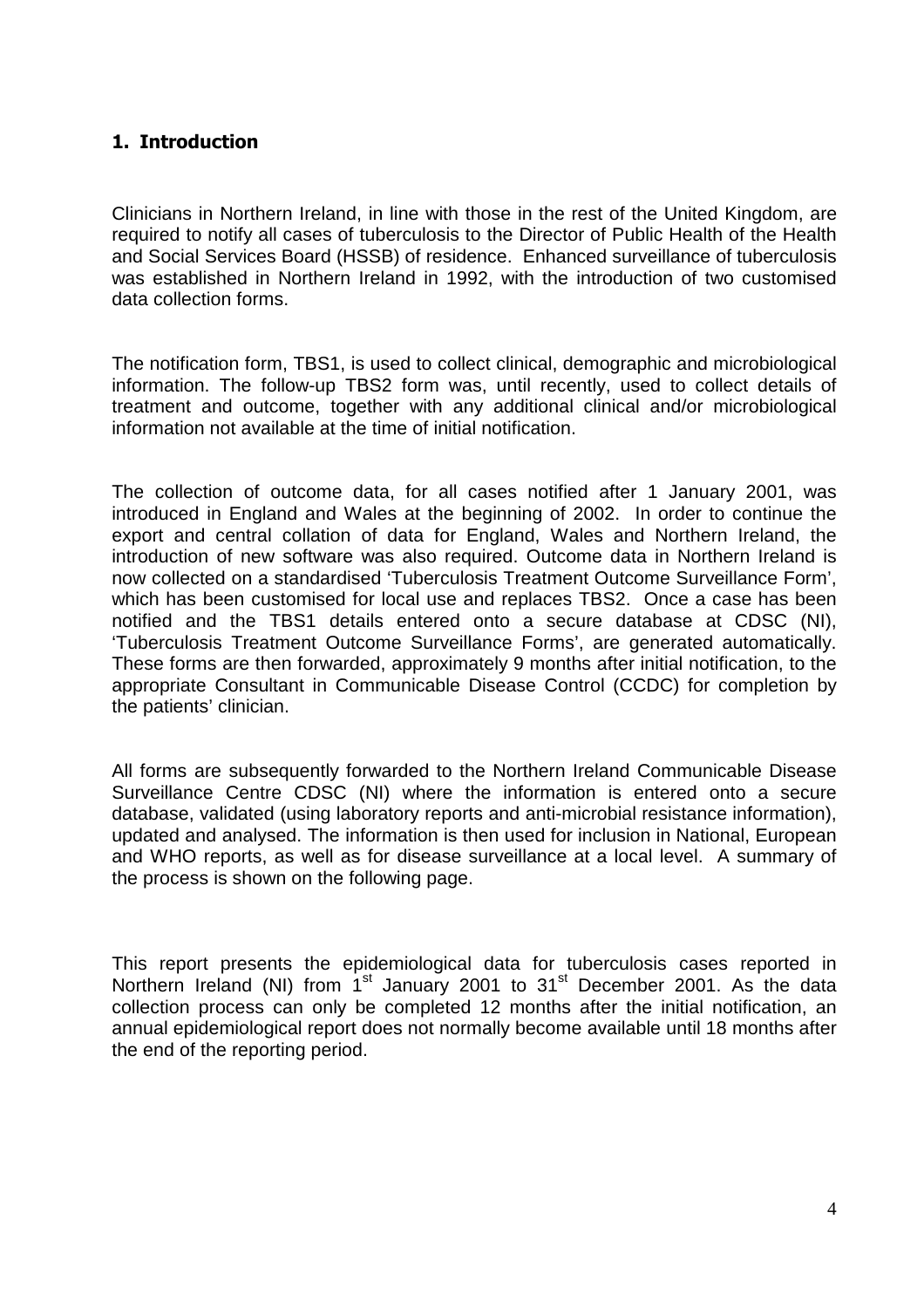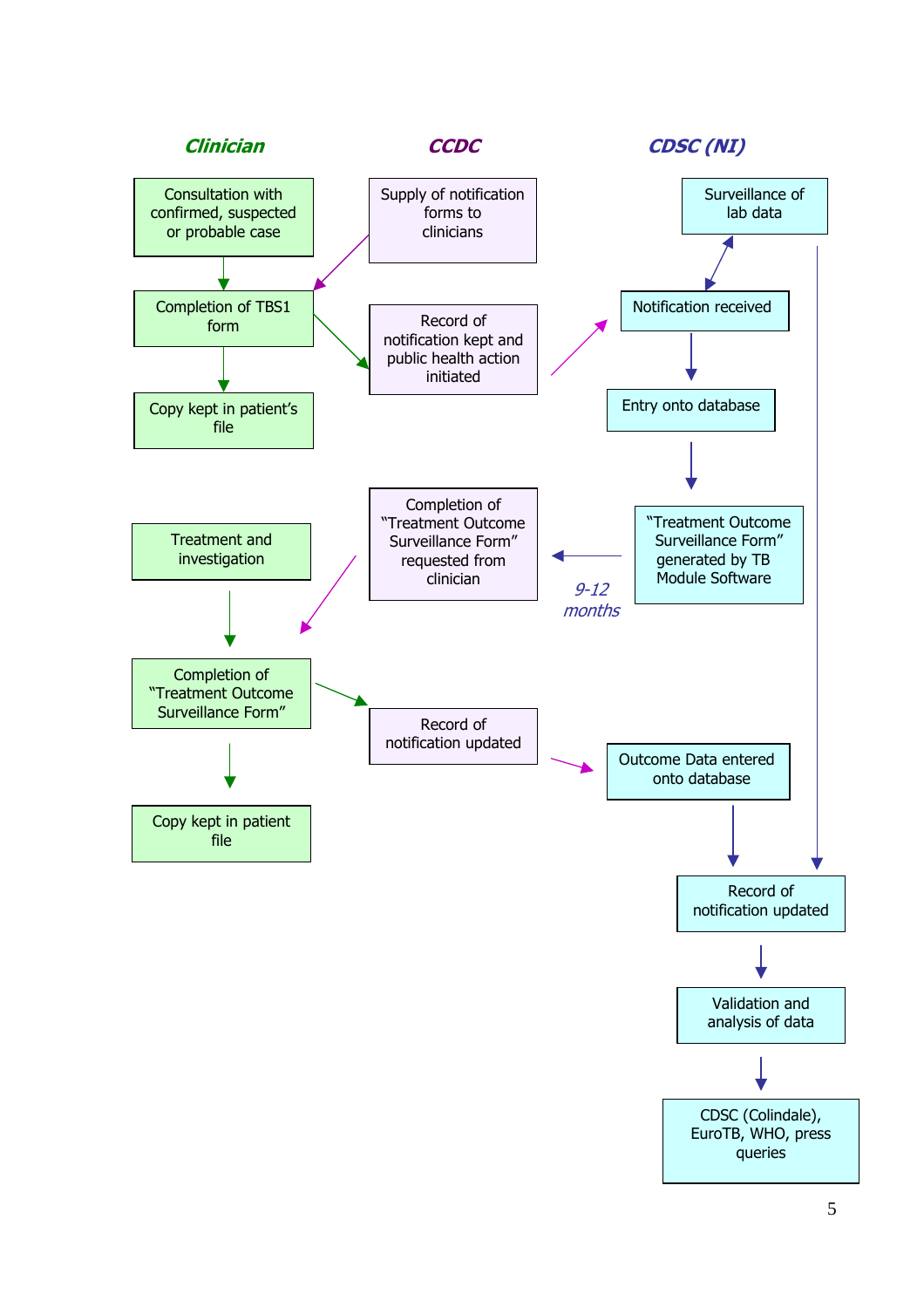## **2. Methods**

## **2.1. Sources of information**

The sources from which information used in the surveillance programme is taken include enhanced surveillance notification forms, the NI laboratory reporting system, information provided by the UK Mycobacterial Resistance Network (MYCOBNET) and death certifications.

All laboratories report a comprehensive list of clinically significant microbiological data to CDSC (NI), including isolates of Mycobacterium species. The Northern Ireland Mycobacterial Reference Laboratory, based at the Northern Ireland Public Health Laboratory at Belfast City Hospital, has also been participating in a national system for the surveillance of drug resistance in *Mycobacterium tuberculosis* complex organisms. This scheme, called MYCOBNET, provides information about drug resistant organisms in cases were the organism has been microbiologically confirmed.

## **2.2. Definitions**

Case definitions are based on the recommendations developed by the working group of the World Health Organisation (WHO) and the European Region of the International Union Against Tuberculosis and Lung Disease (IUATLD).

**"culture confirmed" case** is defined as one in which the diagnosis has been confirmed by culture of Mycobacterium tuberculosis, M. bovis or M. africanum .

**"non culture confirmed" case** is based on a clinical diagnosis of tuberculosis, where the physician has the intention to treat with a full course of anti-tuberculous therapy. Such cases may have been clinically diagnosed and "confirmed" by methods other than culture, e.g., sputum smear or histology.

Both types of cases should be notified through this surveillance system. Any case which subsequently does not fulfil one of the above case definitions is marked as denotified but remains in the dataset. This would include those with diagnosis other than tuberculosis.

**Multi-drug resistance (MDR)** is defined as resistance to at least isoniazid and rifampicin, with or without resistance to other drugs.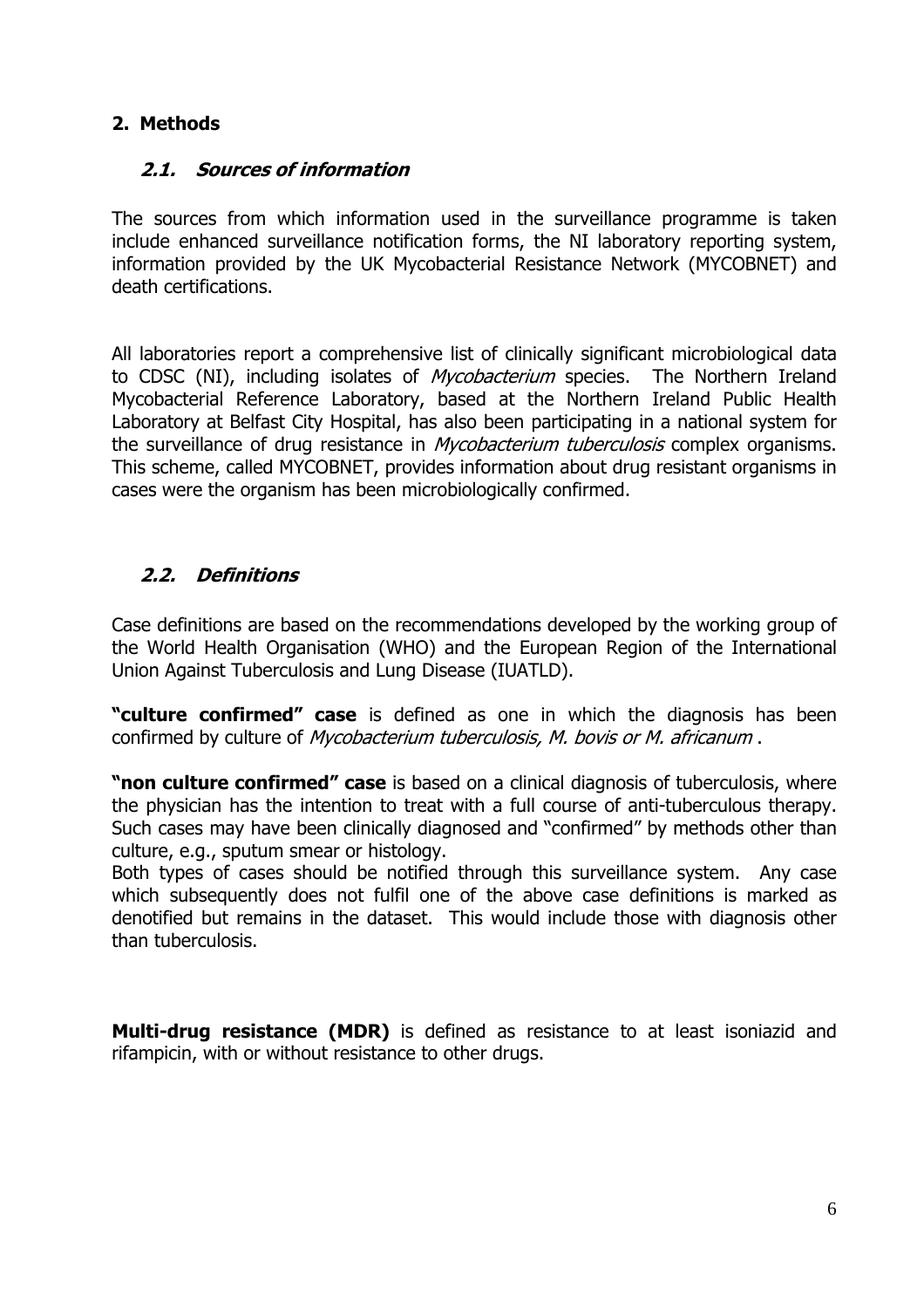## **2.3. Data analysis**

Data are entered onto and analysed using custom designed Microsoft Access-based software called PHLS Regional Module for Enhanced TB Surveillance (2002 version 2). The 2001 mid-year population estimates, from the 2001 census (Registrar General Northern Ireland, NISRA), were used for calculating rates.

## **3. Results**

## **3.1. Notifications**

A total of 66 cases were notified through the surveillance scheme during 2001. Of these 66 notifications, 5 were laboratory confirmed as infections with mycobacteria other than tuberculosis (MOTTs) and 6 further cases were subsequently diagnosed as having an illness other than tuberculosis. These 11 patients who were either diagnosed with another condition or infections with MOTTs were de-notified but remained recorded in the dataset. They were excluded from the main analysis and analysed separately. This gave a total of 55 cases of tuberculosis notified during the course of 2001, of which 44 (80 %) were culture confirmed. Forty-two of the isolates were identified as M. tuberculosis and the remaining two were identified as M. bovis  $(1)$ pulmonary case and 1 non-pulmonary case). Eleven cases were notified on the basis of clinical or non-culture diagnosis and response to anti-tuberculous therapy. Of these 11 cases; 2 cases were positive by histological examination of lymph nodes, 1 case was positive by histological examination of lung tissue and 1 case was positive by histological examination of chest wall tissue. The remaining 7 cases, of which 6 were notified with pulmonary tuberculosis, all responded well to anti-tuberculous therapy. Three of these 7 cases were close contacts of known culture-positive pulmonary tuberculosis patients and 2 of the 3 cases exhibited chest X-ray changes at the time of notification.

Of the 55 tuberculosis cases, 36 (65 %) had pulmonary disease and 19 (35 %) had non-pulmonary disease. Follow-up information (either TBS2 or death certificate) was provided for 53 (96 %) cases (Table 1).

## **Table 1: Enhanced TB surveillance notification forms submitted in Northern Ireland, 2001**

|          | TBS1      | <i>Follow-up</i> | TBS1/follow-up |
|----------|-----------|------------------|----------------|
|          |           |                  | $\frac{70}{6}$ |
| NI Total | cг<br>ں ب | --<br>ັ          | 96             |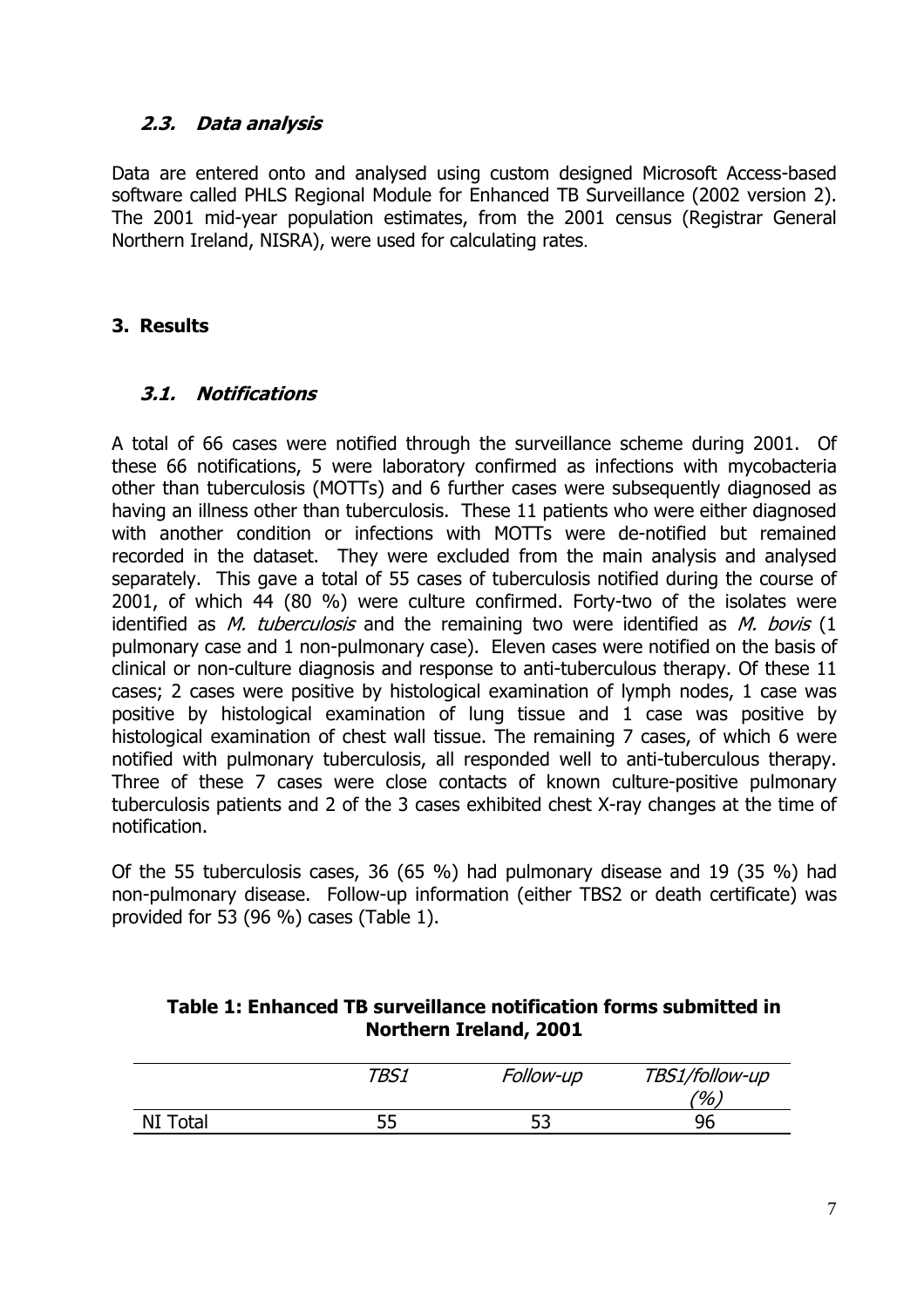## **3.2 Tuberculosis cases**

The annual notification rate of tuberculosis for Northern Ireland in 2001, based on 55 notifications, was estimated at 3.3 cases per 100 000 population (Table 2). This indicates a slight increase in the incidence of tuberculosis within Northern Ireland between 2000 and 2001. In 2000, there were 51 notifications and the rate was 3.0 per 100 000 population.

|          | Confirmed $*$ | Non-culture<br>confirmed $**$ | Total | Rate per<br>100 000 |
|----------|---------------|-------------------------------|-------|---------------------|
| NI Total | 44            |                               | 55    |                     |

#### **Table 2: Tuberculosis cases, Northern Ireland, 2001**

\* In 2001, notification forms for all individuals in Northern Ireland with laboratory confirmed tuberculosis were received by CDSC (NI). There were, therefore, no "Lab Only" cases during this period.

\*\* A number of notified individuals, although never culture confirmed, were known contacts of others who already had culture confirmed tuberculosis. In addition, a number of these non-culture confirmed cases displayed clinical symptoms such as lung X-ray changes.

Of the 55 tuberculosis cases, 33 were male and 22 female, giving a sex ratio M/F of 1.5. The ages ranged from 3 to 92 years with a median of 58 and a mean of 55 years. The age-sex distribution is shown in Figure 1. The highest proportion of cases for men was in the 25-34 age-group and, for women, in the 75-84 age-group. Of the 8 cases in men aged 25-34 years, 3 were imported to Northern Ireland from patients born outside the UK and who entered the Province less than 2 years prior to notification.

The highest age-specific rates in 2001 occurred in male patients aged 75-84 years and in female patients aged 85+, which is unchanged from 2000. Overall, the age-specific rate in men was higher than that in women, except for the 85+age-group (Table 3 and Figure 1).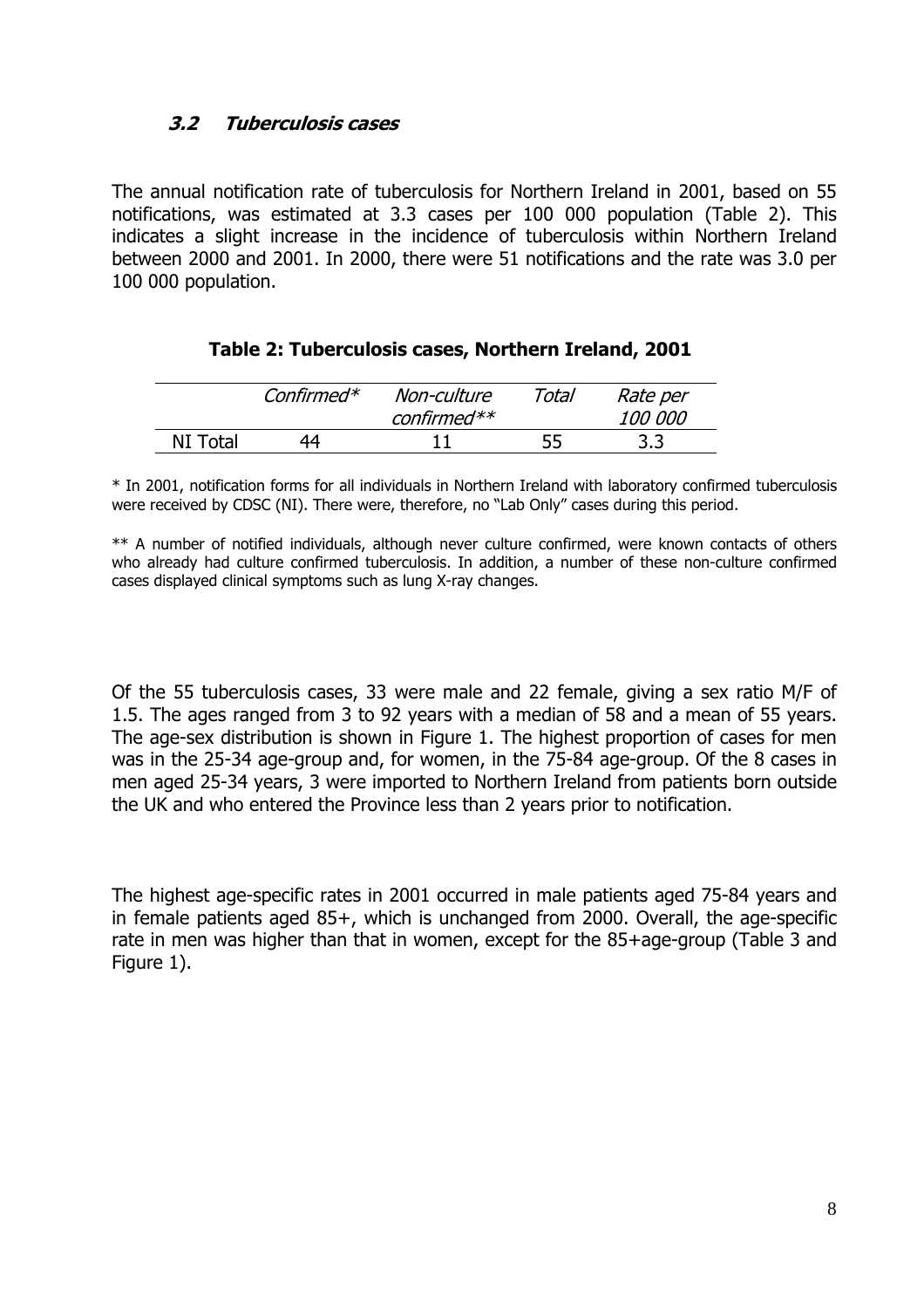| Age-group    | <b>Male</b> | <b>Female</b> | <b>Total</b> |
|--------------|-------------|---------------|--------------|
| $0 - 4$      | 0.0         | 3.6           | 1.7          |
| 5-14         | 0.0         | 0.0           | 0.0          |
| 15-24        | 1.6         | 0.0           | 0.8          |
| 25-34        | 6.7         | 1.6           | 4.1          |
| 35-44        | 2.5         | 1.6           | 2.0          |
| 45-54        | 5.0         | 0.0           | 2.5          |
| 55-64        | 5.0         | 3.6           | 4.3          |
| 65-74        | 9.0         | 5.9           | 7.3          |
| 75-84        | 16.8        | 12.7          | 14.3         |
| 85+          | 15.7        | 17.6          | 17.1         |
| <b>Total</b> | 4.0         | 2.5           | 3.3          |

**Table 3: Rates of notification of tuberculosis cases per 100 000 population in Northern Ireland by age and sex, 2001** 

**Figure 1: Notified cases of tuberculosis by age and sex, and age-specific rates per 100 000 population, Northern Ireland, 2001** 



In 2001, the country of birth was recorded for 43 people. 36 (84 %) were born in the United Kingdom, 3 in India and 1 each in Spain, Portugal, Libya and Yemen. The birthplace of the remaining 12 individuals was either unknown or unrecorded. However, the names and ages of these individuals suggest that the majority, if not all, were born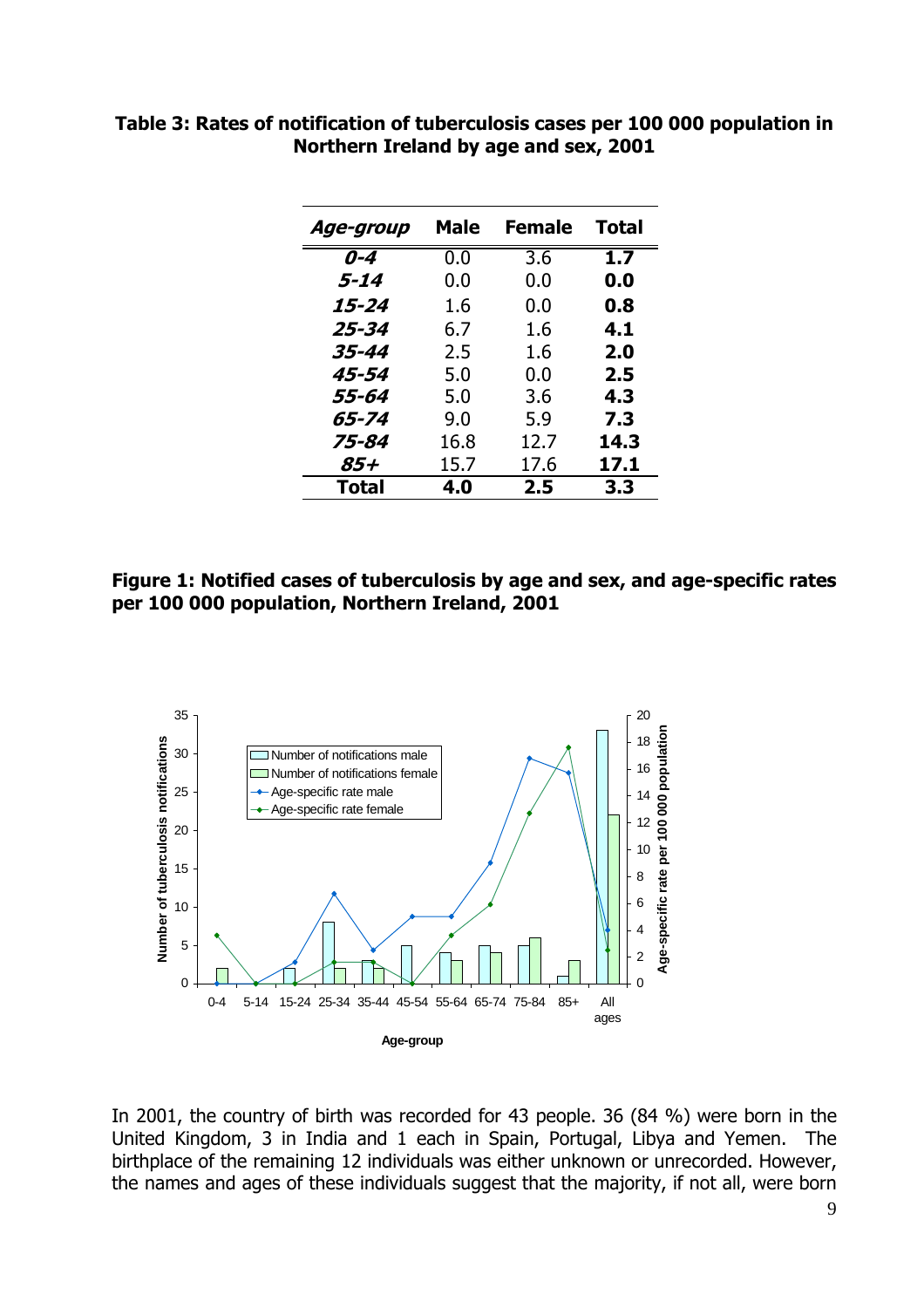in the UK or Ireland.Since 1992, when enhanced surveillance of tuberculosis commenced in Northern Ireland, an average of 90% (range 83% -100%) of all notified individuals are known to have been born in the UK or Ireland.

Information on any previous treatment for tuberculosis was available for 49 of the 55 cases notified. Six were reported to have received previous treatment for tuberculosis. In 2 of these cases (one of which was pulmonary), previous treatment was received during the 1940's. Three of the four remaining cases (none of which were pulmonary) were treated previously in the 1990's, at which time all three had received at least 1 month of drug therapy. When treated previously, these three cases were aged 22, 23 and 29 years. When notified in 2001, they were aged 25, 30 and 34 years respectively. Details of the time interval between previous treatment and notification in 2001 (at the age of 36) for the last case are unknown. Three notified cases, all pulmonary, were identified through contact tracing. Of these three cases, 2 had X-ray changes consistent with tuberculosis and responded well to drug therapy. The third case was confirmed by culture.

## **3.3. Pulmonary tuberculosis cases**

Of the 55 tuberculosis cases notified, 36 (65 %) were diagnosed with pulmonary tuberculosis. Of these 36 cases, 28 (78 %) were confirmed by culture. This is in contrast to 2000 when, of the 51 tuberculosis cases notified, 28 (55 %) were diagnosed with pulmonary tuberculosis. However, the percentage of pulmonary tuberculosis cases confirmed by culture has changed little between 2000 and 2001. In 2000, 22 (79 %) of the 28 pulmonary tuberculosis cases were confirmed by culture.

Of greater concern is the increase in the proportion of culture-confirmed pulmonary cases that are also sputum smear positive at the time of notification. In 2000, 6 (21 %) of the 28 pulmonary tuberculosis cases notified were sputum smear positive and 4 of these 6 cases were subsequently confirmed by culture. By contrast, 21 (58 %) of the 36 pulmonary tuberculosis cases notified in 2001 were sputum smear positive and all 21 were later culture confirmed.

In 2001, the 8 non culture confirmed pulmonary cases were all given a full course of anti-tuberculous therapy on the basis of clinical findings (including X-ray changes following close contact with other culture confirmed pulmonary tuberculosis cases). Seven of these 8 cases responded well to drug therapy and completed the prescribed course. The remaining case left Northern Ireland and was lost to follow up.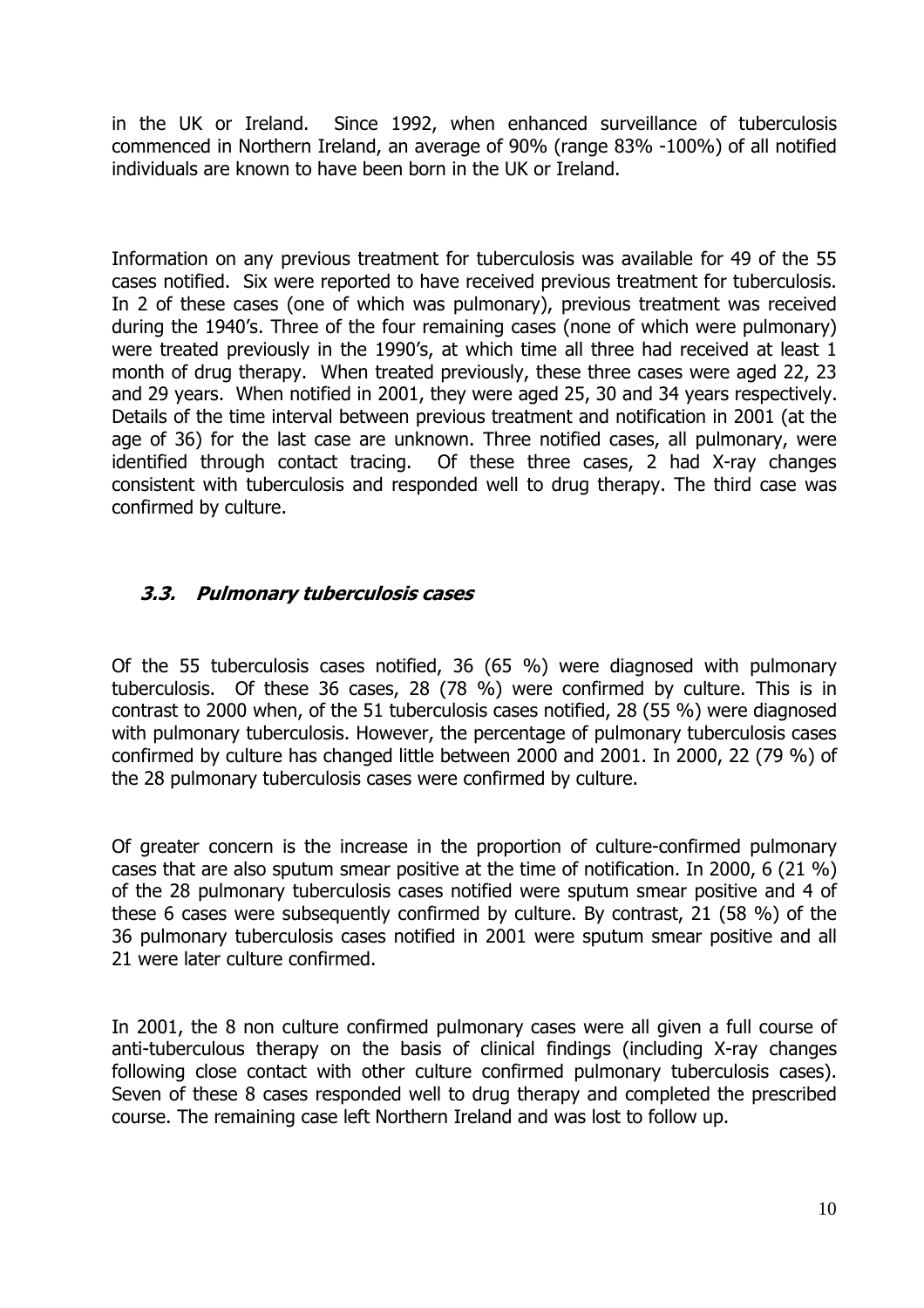Five patients with pulmonary tuberculosis died. Tuberculosis was registered as the primary cause of death in two cases and as a contributing factor in the remaining 3 cases

The annual notification rate for pulmonary tuberculosis in Northern Ireland was 2.1 cases per 100 000 population (Table 4). This has increased since 2000, when the rate was 1.6 cases per 100 000 population.

|          | Culture<br>confirmed | Non-culture<br>confirmed | Total | Rate per<br><i>100 000</i> |
|----------|----------------------|--------------------------|-------|----------------------------|
| NI Total | 28.                  |                          | 36    |                            |

#### **Table 4: Pulmonary tuberculosis notifications, Northern Ireland, 2001**

Of the 36 pulmonary tuberculosis cases, 21 were male and 15 were female. The ages ranged from 3 to 92 years with a median of 59 years and an average of 58 years (compared to 61 years of age in 2000). The incidence of pulmonary tuberculosis was spread over a wide age range for both men and women. However, the greatest proportion of cases occurred in those over 55 years of age. (Figure 2).

The age-sex distribution shows that the highest age-specific rate occurred in the 85+ age group for both men and women (Table 5 and Figure 2).

| Age-group | Male | <b>Female</b> | <b>Total</b> |
|-----------|------|---------------|--------------|
| $0 - 4$   | 0.0  | 1.8           | 0.9          |
| 5-14      | 0.0  | 0.0           | 0.0          |
| 15-24     | 0.0  | 0.0           | 0.0          |
| 25-34     | 3.3  | 0.8           | 2.1          |
| 35-44     | 1.6  | 1.6           | 1.6          |
| 45-54     | 5.0  | 0.0           | 2.5          |
| 55-64     | 3.8  | 3.6           | 3.7          |
| 65-74     | 5.4  | 3.0           | 4.1          |
| 75-84     | 10.1 | 6.3           | 7.8          |
| 85+       | 15.7 | 17.6          | 17.1         |
| Total     | 2.5  | 1.7           | 2.1          |

## **Table 5: Rates of notification of pulmonary tuberculosis in Northern Ireland per 100 000 population by age and sex, 2001**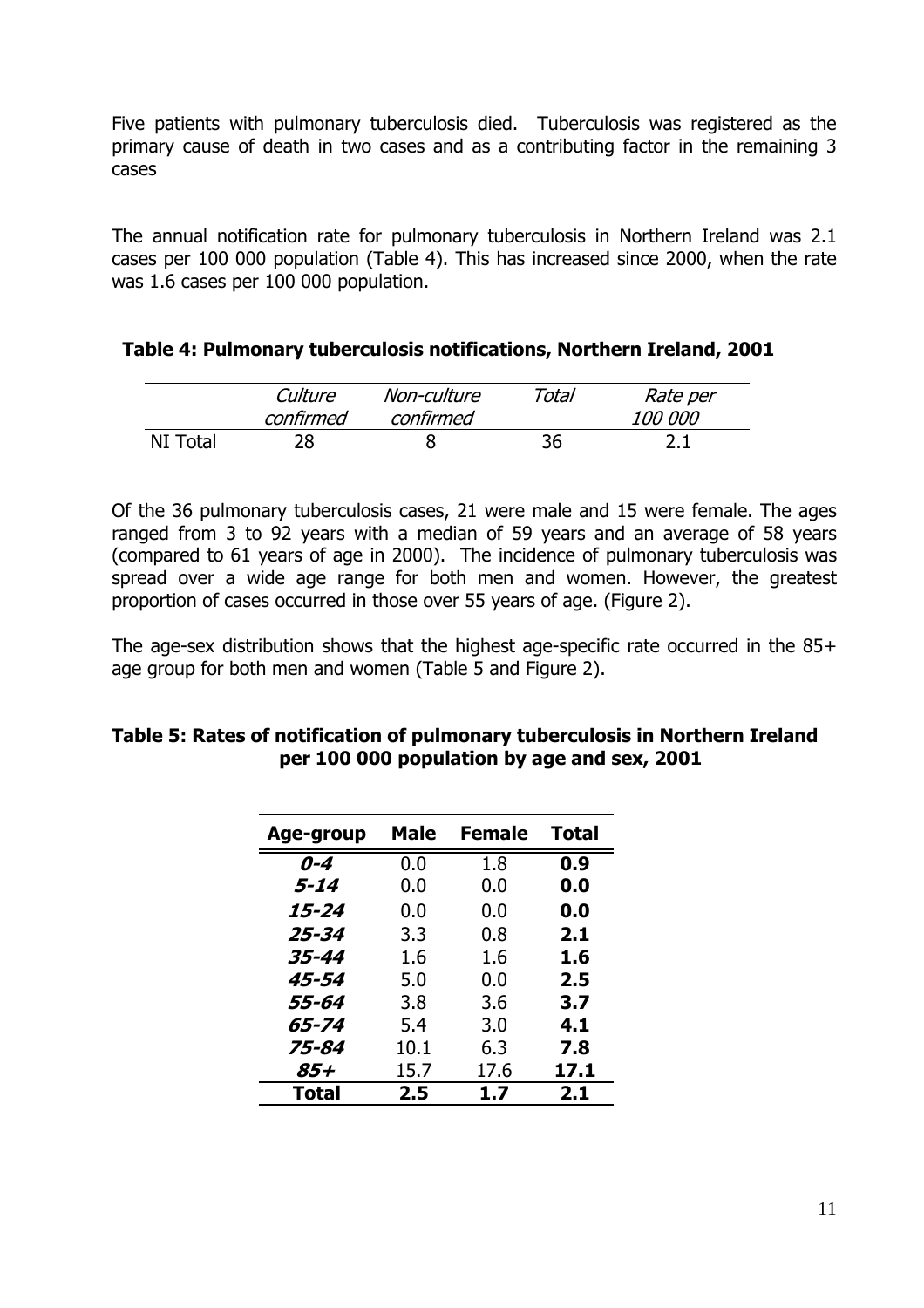#### **Figure 2: Notified cases of pulmonary tuberculosis by age and sex, and age-specific rates per 100 000 population, Northern Ireland, 2001**



#### **3.4. Non-pulmonary tuberculosis cases**

Altogether, 19 notifications of non-pulmonary tuberculosis were received. Sixteen of these (84 %) were culture-confirmed.

The sites of disease were:

- Lymph nodes: 5
- Pleura: 3
- Genitourinary: 4
- Abscesses: 3
- Joint/bone: 2
- Skin: 1
- Brain: 1

Two patients with non-pulmonary disease are known to have died. Tuberculosis was cited as a contributing factor in one case. The cause of death in the second case was unrelated to tuberculosis.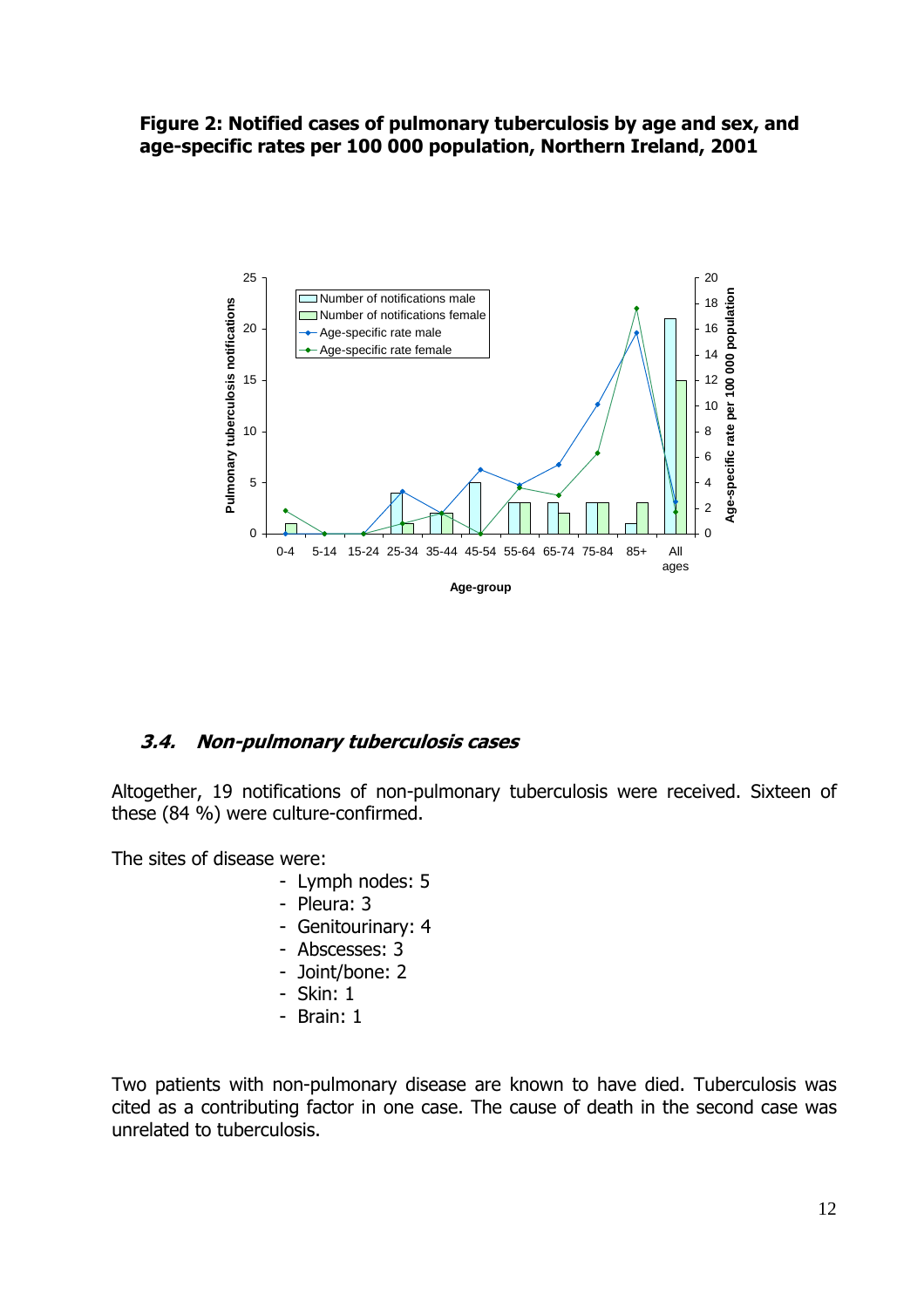The annual notification rate for non-pulmonary tuberculosis was 1.1 cases per 100 000 population (Table 6). This has fallen from that recorded for 2000, when the rate was 1.4 per 100 000 population.

|          | Culture<br>confirmed | Non-culture<br>confirmed | Total | Rate per 100,000 |
|----------|----------------------|--------------------------|-------|------------------|
| NI Total | 16                   |                          | 19    | 14               |

#### **Table 6: Non-pulmonary tuberculosis notifications Northern Ireland, 2001**

Of the 19 non-pulmonary tuberculosis cases, 12 were male and 7 were female. The ages ranged from 3 years to 84 years with a median of 56 years and a mean of 51 years. The average age of notified non-pulmonary tuberculosis cases has fallen by 10 years since 2000. In 2001, the highest proportion of cases occurred in the 25-34 agegroup in men and in the 75-84 age-group in women. The highest proportion of cases overall were found in the 25-34 and 75-84 age-groups (Figure 3).

The highest age-specific rate was in both men and women aged 75-84 years. The highest age-specific rate overall also occurred in this age-group (Table 7 and Figure 3).

| Age-group | Male | <b>Female</b> | Total            |
|-----------|------|---------------|------------------|
| $0 - 4$   | 0.0  | 1.8           | $0.\overline{9}$ |
| $5 - 14$  | 0.0  | 0.0           | 0.0              |
| $15 - 24$ | 1.6  | 0.0           | 0.8              |
| $25 - 34$ | 3.3  | 0.8           | 2.1              |
| $35 - 44$ | 0.8  | 0.0           | 0.4              |
| 45-54     | 0.0  | 0.0           | 0.0              |
| 55-64     | 1.3  | 0.0           | 0.6              |
| 65-74     | 3.6  | 3.0           | 3.2              |
| 75-84     | 6.7  | 6.3           | 6.5              |
| $85+$     | 0.0  | 0.0           | 0.0              |
| Total     | 1.5  | 0.8           | 1.1              |

#### **Table 7: Rates of notification of non-pulmonary tuberculosis in Northern Ireland per 100 000 population by age and sex, 2001**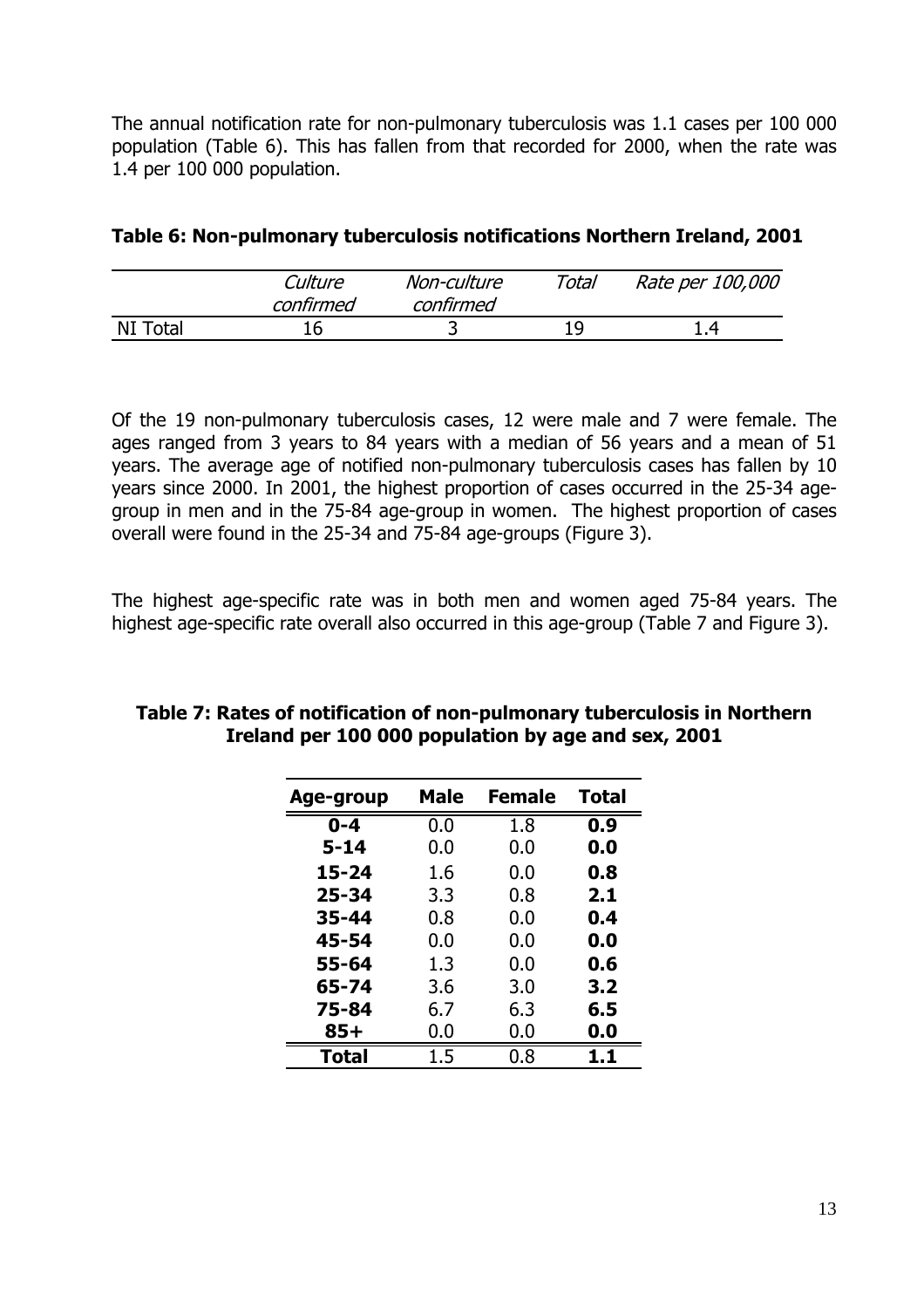**Figure 3: Notified cases of non-pulmonary tuberculosis by age and sex, and age-specific rates per 100 000 population, Northern Ireland, 2001**



## **3.5. Anti-tuberculous treatment**

## **Initial therapy**

Initial therapy was recorded for 46 (84 %) tuberculosis patients notified in 2001, a much higher percentage than that recorded in either 1999 (35/59 patients – 59 %) or 2000 (31/51 patients  $-61$  %). As in previous years, the most commonly reported treatment regimen in 2001 was a combination of rifampicin, isoniazid and pyrazinamide – with or without ethambutol (Table 8).

#### **Table 8: Initial therapies employed for the treatment of tuberculosis in Northern Ireland, 2001**

| Initial therapy                                  | Number of cases |
|--------------------------------------------------|-----------------|
| Isoniazid/Rifampicin/Pyrazinamide/<br>Ethambutol | 21              |
| Isoniazid/Rifampicin/Pyrazinamide                | 23              |
| Rifampicin/Pyrazinamide/Ethambutol               | 1               |
| Pyrazinamide only                                |                 |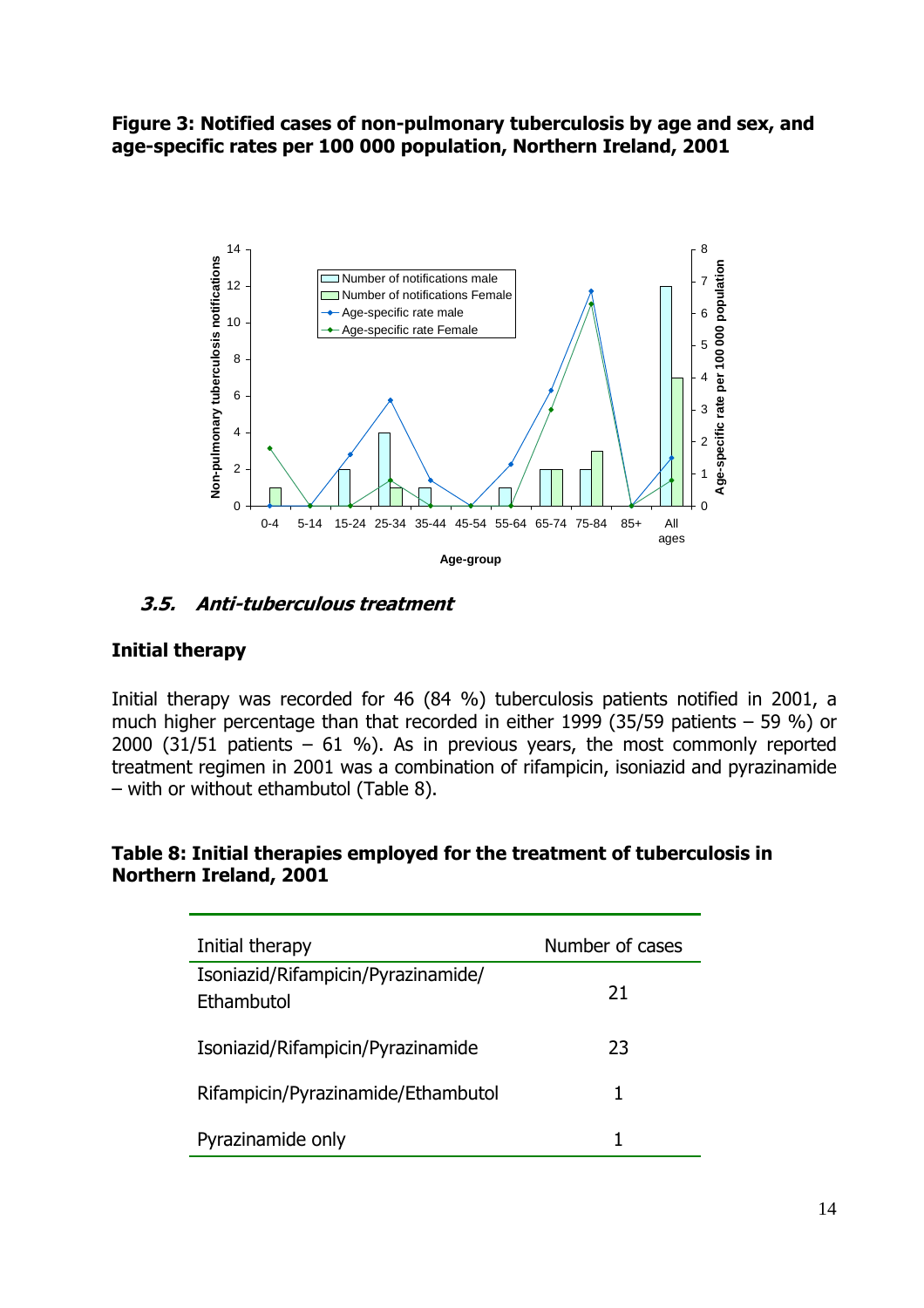## **Continuation therapy**

In 2001, continuation therapy was recorded for 41 (75 %) of tuberculosis cases. This compares very favourably to a figure of 34 (58 %) during 1999 and 25 (49 %) in 2000. In all but 6 of these 41 cases, the treatment regimen was a combination of rifampicin and isoniazid (Table 9). Continuation therapy information was not available in 5 cases for which details of initial therapy were recorded. Four of these 5 patients died shortly after commencement of treatment. The remaining patient left Northern Ireland after treatment commenced and was lost to follow up.

Adverse drug reactions were recorded in 3 cases (7 % of cases for which initial therapy details were recorded). Hepatotoxicity was recorded in one case receiving rifampicin and a rash, caused by pyrazinamide, was reported in another case. The nature of the adverse reaction caused by isoniazid in a third case was not recorded.

| Table 9: Continuation therapies employed for the treatment of tuberculosis |  |  |  |
|----------------------------------------------------------------------------|--|--|--|
| in Northern Ireland, 2001                                                  |  |  |  |

| Continuation therapy                                            | Number of cases |
|-----------------------------------------------------------------|-----------------|
| Rifampicin/Isoniazid                                            | 35              |
| Rifampicin/Isoniazid/Ethambutol                                 | 1               |
| Rifampicin/Isoniazid/Pyrazinamide                               | 1               |
| Rifampicin/Pyrazinamide/Ethambutol (then Rifampicin/Ethambutol) |                 |
| Rifampicin/Ethambutol                                           | 1               |
| Isoniazid/Ethambutol                                            | 1               |
| Isoniazid/Pyrazinamide/Ethambutol (then Isoniazid/Ethambutol)   |                 |

## **3.6. Non-tuberculosis cases**

Five notified cases were found subsequently to be due to MOTTs and were therefore excluded from the main analysis. The mycobacterial species breakdown of these cases was as follows:

- 1 M. avium-intracellulare
- 1 *M. avium-intracellulare + M. malmoense*
- 1 M. malmoense
- 1 M. celatum
- 1 not fully determined (not *M. tuberculosis* complex organism)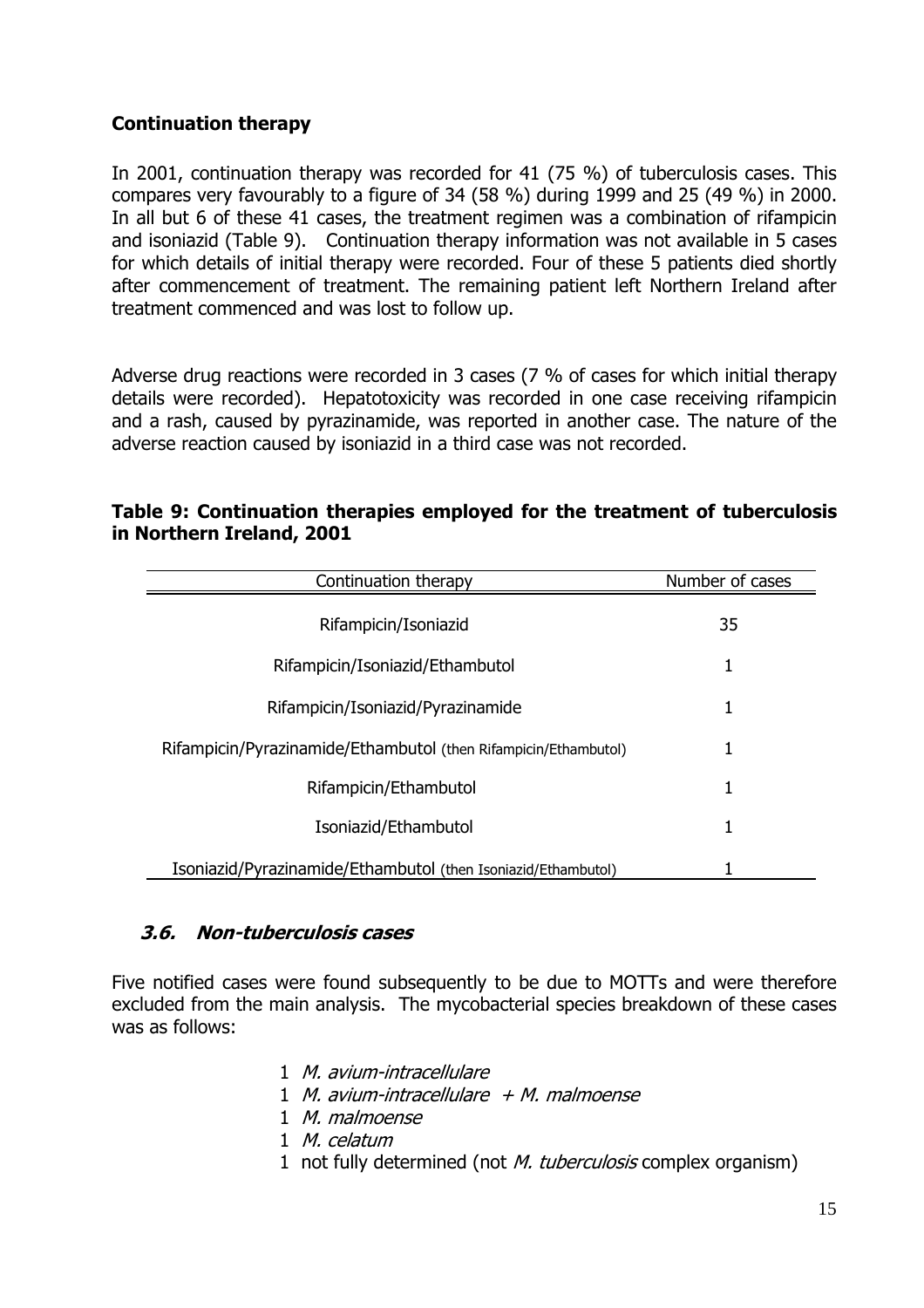## **3.7. Surveillance of mycobacterial isolates susceptibility to antituberculous drugs**

In 2001, all 44 isolates from culture confirmed cases of both pulmonary and nonpulmonary tuberculosis cases were examined for susceptibility to anti-tuberculous drugs. Forty-two of these isolates were identified as M. tuberculosis (27 pulmonary and 15 non-pulmonary) and the remaining 2 isolates were identified as  $M.$  bovis (1 pulmonary and 1 non-pulmonary). Of the 42 *M. tuberculosis* isolates, two were found resistant to isoniazid only and a further was found resistant to pyrazinamide only. Each of the *M. bovis* isolates was found resistant to pyrazinamide only.

This level of resistance in 2001 is higher than that observed in 2000 (Figure 4), when resistance (to streptomycin only) was recorded in one *M. tuberculosis* isolate. However, resistance to pyrazinamide is not unexpected in cases of *M. bovis* infection. In addition, one of the isoniazid resistant *M. tuberculosis* isolates was, originally, sensitive to the drug. Development of resistance was due to poor compliance on the part of the patient (a sputum smear and culture-positive pulmonary case).

#### **Figure 4: Incidence of drug resistance in isolates of M. tuberculosis complex organisms in Northern Ireland, 1993-2001**

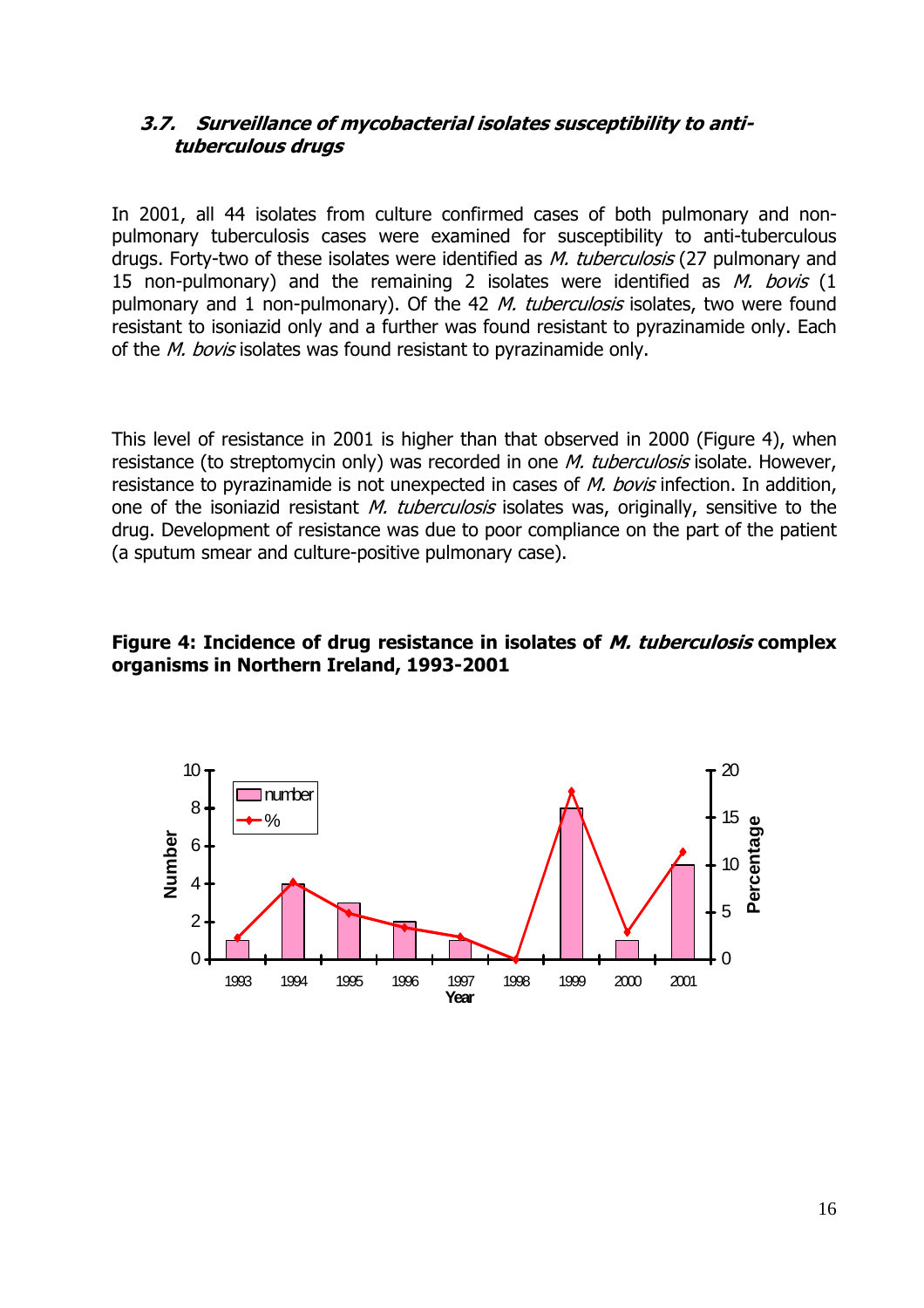## **4. Discussion**

Notification rates for tuberculosis in several Western European countries, including England and Wales, have been increasing since the late 1980's. In 1999, the notification rate for England and Wales was 11.0 per 100 000 population. In 2000, this figure rose to 12.0 per 100 000 population  $^1$ . Provisional 2001 figures for England and Wales indicate a further rise in the statutory notification rate to 12.7 per 100 000 population <sup>2</sup>. This difference in rates between Northern Ireland and England and Wales continues to be due largely to the high numbers of notifications in the London Region. In 1988, the rate for this Region was 19.4 per 100 000 population and, by 2000, the figure had increased to 36.0 per 100 000 population  $^1$ . The provisional rate for London in 2001 has increased further, to 38.0 cases per 100 000 population  $2$ . TB is also concentrated in particular parts of London. Rates of tuberculosis exceeded 40 cases per 100 000 in 12 of the 33 London boroughs during 2001 and, in 2 boroughs, rates were in excess of 100 cases per 100 000 population  $3$ . In response to the increasing problem of tuberculosis in London, the London TB Register was set up. The purpose of this Register is to make clinical management of cases easier, to monitor treatment and to improve outcomes. Implementation of the London TB Register was achieved, in all 33 London TB Clinics, by March 2002 $3$ .

Notification rates in the Republic of Ireland, although markedly higher than those in Northern Ireland, have not changed substantially during the time that national epidemiological data on tuberculosis has been collated by the National Disease Surveillance Centre, Dublin. In 1998, the annual notification rate was 11.7 cases per 100 000 population. The rate increased to 12.9 per 100 000 population in 1999 before falling again, to 10.9 per 100 000 population, in 2000<sup>4</sup>. This downward trend has continued during 2001, with a notification rate of 9.6 per 100 000 population  $5$ .

The 2000 Northern Ireland tuberculosis notification rate, 3.0 cases per 100 000 population, was at its lowest value since 1992. However, in 2001, a reversal in this trend appears to have commenced, with a rate of 3.3 per 100 000 population (Table 10). Examination of available data suggests that, for 2002, this upward trend will continue – with a provisional rate of 3.8 per 100 000 population.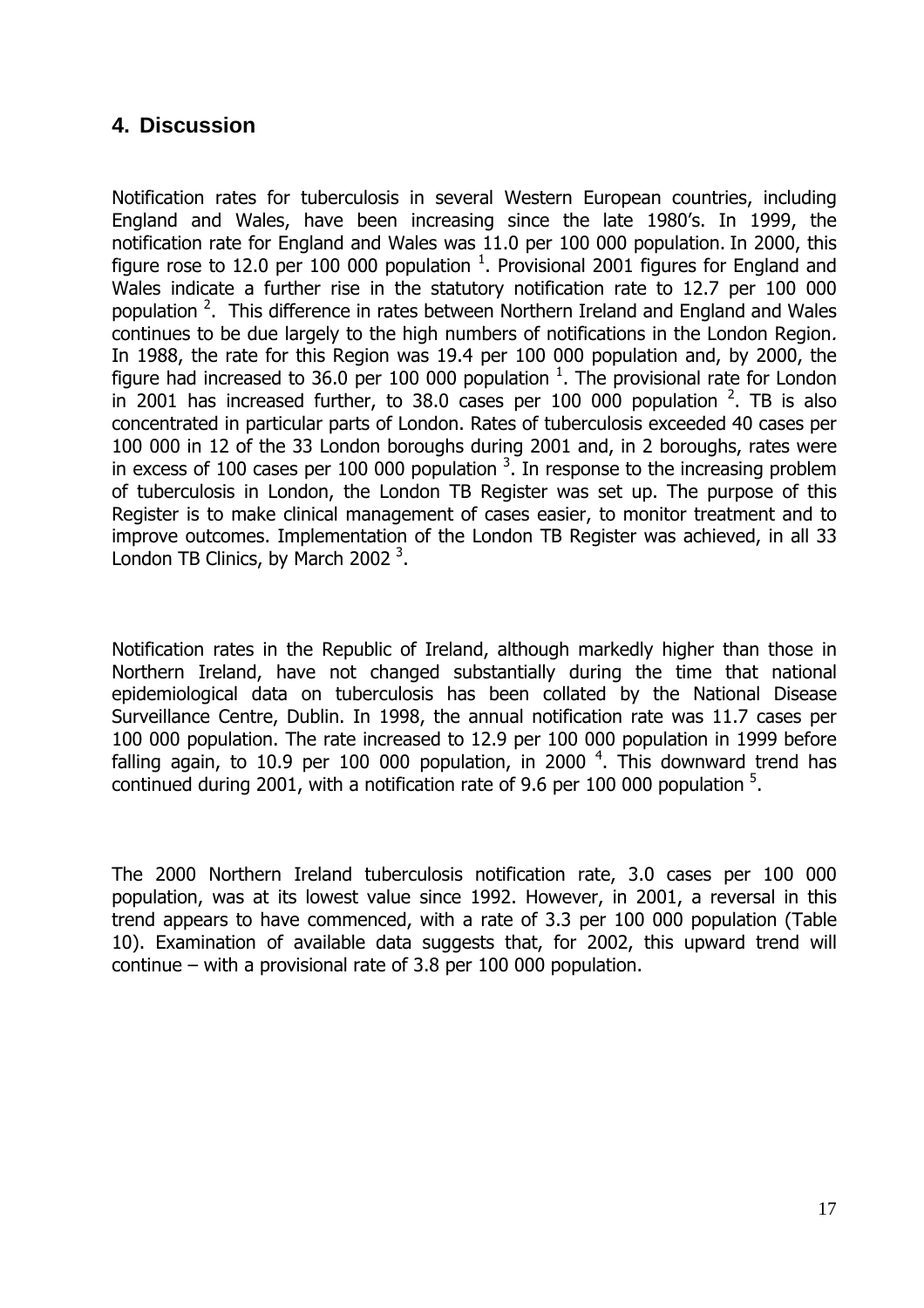**Table 10: Number of tuberculosis notifications and rates per 100 000 population, Northern Ireland, 1992-2001** 

| Year | <b>Number of cases</b> | Rate per 100 000 |  |
|------|------------------------|------------------|--|
| 1992 | 71                     | 4.4              |  |
| 1993 | 77                     | 4.7              |  |
| 1994 | 87                     | 5.3              |  |
| 1995 | 84                     | 5.1              |  |
| 1996 | 78                     | 4.7              |  |
| 1997 | 65                     | 3.9              |  |
| 1998 | 61                     | 3.6              |  |
| 1999 | 59                     | 3.5              |  |
| 2000 | 51                     | 3.0              |  |
| 2001 | 55                     | 3.3              |  |
|      |                        |                  |  |

For many years, tuberculosis in Northern Ireland has been a disease confined largely to older age groups. In 1999, 46% of tuberculosis notifications were in those aged 65+ and, in 2000, this increased to 53%. In 2001 the proportion of cases in those aged 65+ has fallen again, to 44%. Northern Ireland provisional data for 2002 suggests that the percentage of cases in those aged 65+ will be 43%. However, the proportion of cases in England and Wales attributable to those aged 65+ remains consistently lower than in Northern Ireland. During 1999, 22% of notified cases in England and Wales were in individuals aged 65+ and, in 2000, this figure had fallen to 20%. Provisional data for 2001 indicates a further fall, to  $19\%$   $^{2}$ .

Northern Ireland provisional figures for 2002 indicate little change in the age range of those notified with tuberculosis. However, analysis of data collected over the past three years suggests that both the mean and median ages of those notified are falling. In addition, these changes cannot be attributed solely to the importation of tuberculosis from other EU countries, or from elsewhere. Table 11 shows that, for those known to have been born in the UK or Ireland, the average age at the time of notification has fallen by 10 years between 2000 and 2002.

## **Table 11: Mean and median ages of tuberculosis cases notified, Northern Ireland, 2000-2002**

|                    |                                                      | All countries of birth (UK/Ireland/Abroad/Not Stated) |      |      | Known to be Born UK/Ireland |                                                 |      |          |            |
|--------------------|------------------------------------------------------|-------------------------------------------------------|------|------|-----------------------------|-------------------------------------------------|------|----------|------------|
| Year               | Number TB cases notified   Number of cases Age Range |                                                       |      |      |                             | Mean Age Median Age   Number of cases Age Range |      | Mean Age | Median Age |
| 2000               | 51                                                   | 51                                                    | 2-99 | 61.0 | 68.0                        | 43                                              | 2-99 | 64.6     | 70.0       |
| 2001               | 55                                                   | 55                                                    | 3.92 | 55.0 | 58.0                        | 36                                              | 3-85 | 57.8     | 64.0       |
| 2002 (provisional) | 65                                                   | 65                                                    | 2-94 | 54.2 | 56.0                        | 48                                              | 2-94 | 54.6     | 70.0       |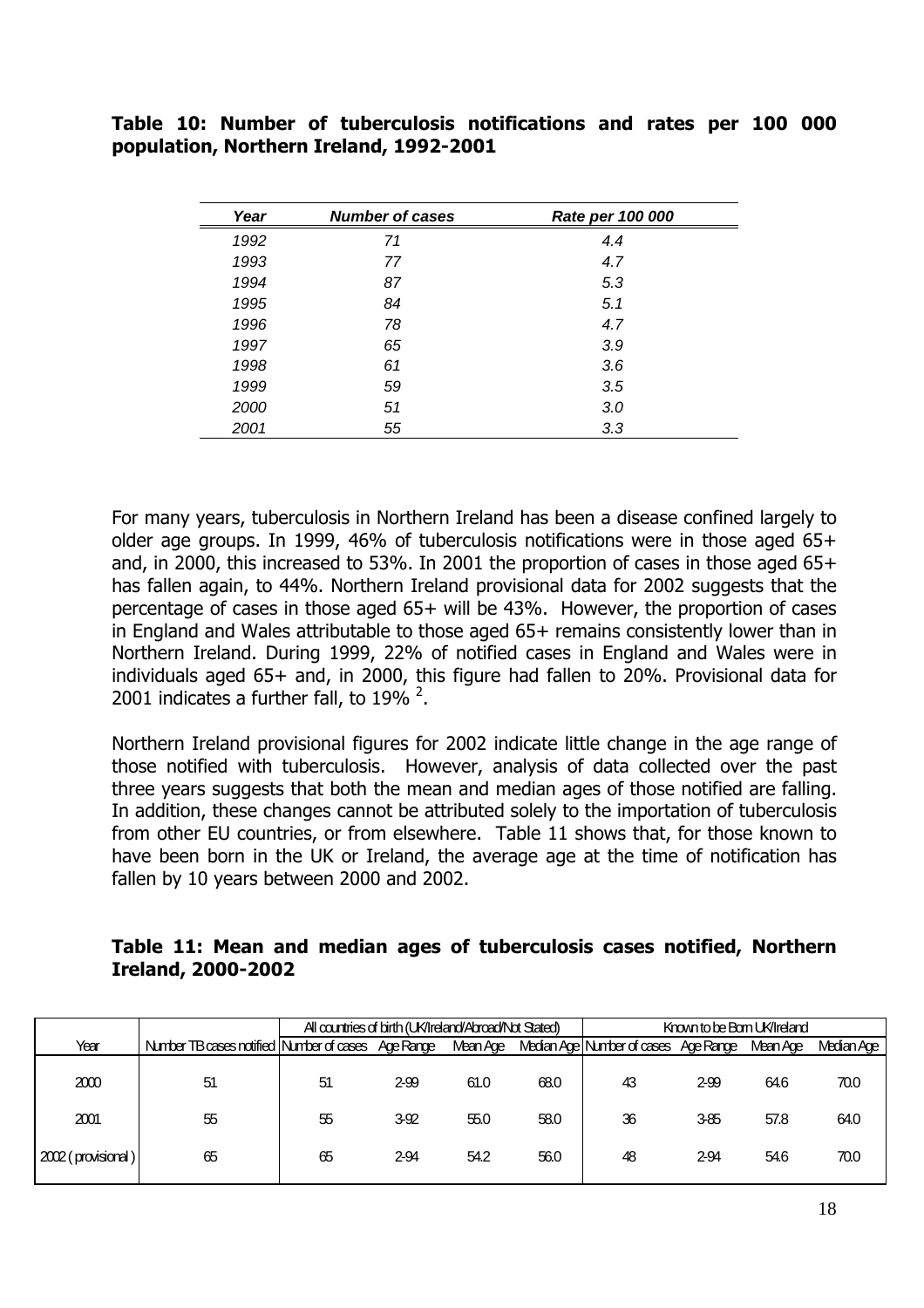Several studies have attributed the increase in cases of tuberculosis in the UK, particularly among younger age groups, to changing socio-economic conditions and the incidence of HIV infection. This is particularly true of London where homelessness, alcohol and other substance misuse are recognised risk factors and where, it is estimated, some 10% of all tuberculosis cases may be co-infected with HIV  $^3$ . There is also an increasing incidence of tuberculosis within higher risk minority groups, some of whom are recent immigrants from endemic areas. Since 1988 in England and Wales, the tuberculosis rate has, overall, been increasing in individuals of Black African ethnic origin. In London, the majority of these cases are aged 25-44 years. During the same period, the rate in persons originating from the Indian sub-continent has decreased and, amongst those from Black Caribbean and from White ethnic groups, the rates have remained relatively stable  $2$ . Provisional data for 2001 indicates that, in England and Wales, the Black African ethnic group has the highest rate of tuberculosis; 211 cases per 100 000 population. The corresponding rates in those of Pakistani and of Indian origin are 145 cases and 104 cases per 100 000 population respectively. By contrast, the rate of tuberculosis in persons of White ethnic origin is 4 cases per 100 000 population <sup>2</sup>.

In Northern Ireland, the incidence of HIV infection and proportion of ethnic groups within the population remains much lower that for England and Wales. However, although the number of notified cases of tuberculosis amongst those born outside the UK has risen only slightly during past three years, the average age at the time of notification in Northern Ireland is very much lower than for those born in the UK (Table 12). The proportion of imported cases with pulmonary involvement has also risen during the same time period (Figure 5)

## **Table 12: Mean and median ages of notified tuberculosis cases born outside UK & Ireland, Northern Ireland, 2000-2002**

|                    |                          | Not Born in UK |                                           |           |          |            |  |  |  |  |
|--------------------|--------------------------|----------------|-------------------------------------------|-----------|----------|------------|--|--|--|--|
| Year               | Number TB cases notified |                | Number of cases Percentage of total cases | Age Range | Mean Age | Median Age |  |  |  |  |
| 2000               | 51                       | 4              | 7.8%                                      | $32 - 43$ | 39.0     | 41.0       |  |  |  |  |
| 2001               | 55                       |                | 12.7%                                     | $27 - 85$ | 41.7     | 34.0       |  |  |  |  |
| 2002 (provisional) | 65                       | 8              | 12.3%                                     | 29-49     | 39.3     | 40.5       |  |  |  |  |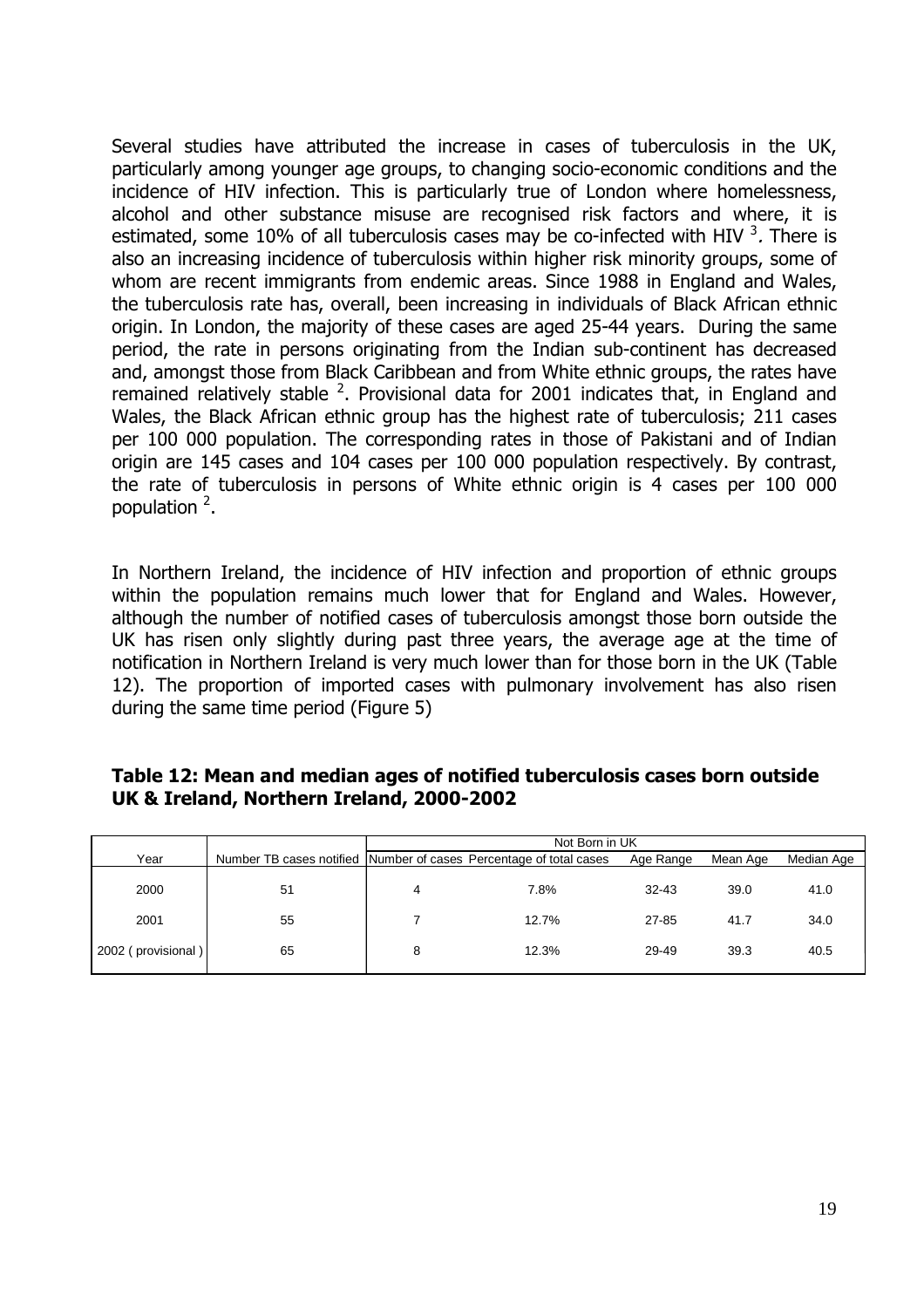



<sup>\*</sup> provisional data

The overall rate of notification of tuberculosis in Northern Ireland for 2001 was 3.3 per 100 000 population, a slight rise from that recorded in 2000 (Table 10). This rate of notification still compares favourably to rates seen in both England and Wales and in the Republic of Ireland. The overall England, Wales and Northern Ireland rate for 2000 (11.7 per 100 000 population) and provisional rate for 2001 (12.4 per 100 000 population) also compare favourably to other countries within the EU <sup>6</sup>. Rates of tuberculosis notification across Western Europe have been falling steadily between 1985 and 2001. Preliminary EuroTB data also estimates that the notification rate in Western Europe for 2001 will be 11.4 per 100 000 population  $\frac{7}{1}$ . In Central and Eastern Europe, the provisional rate for 2001 is considerably higher and has been estimated at 41.5 cases per 100 000 population. However, in countries of the former Soviet Union, where multi-drug resistance and HIV co-infection are of major concern, provisional data for 2001 indicates an overall rate of 92.1 cases per 100 000 population (range of 37 to 194 cases per 100 000 population) $<sup>7</sup>$ .</sup>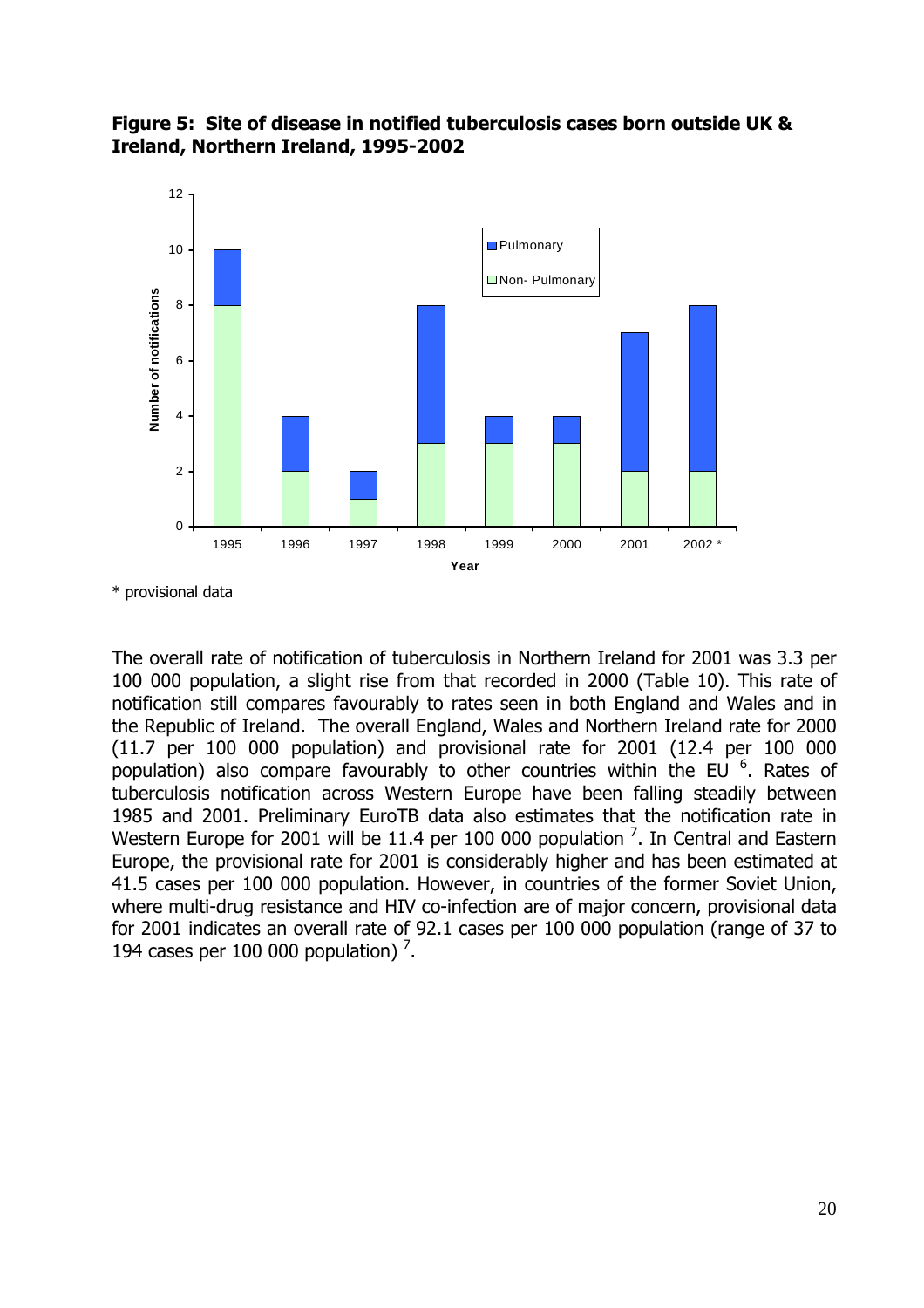Tuberculosis is not considered a major communicable disease problem in Northern Ireland. However, changing disease patterns and epidemiology in demographic groups observed elsewhere, particularly in England and Wales, indicate the need for vigilance and the importance of functional and informative surveillance strategies. Of some concern in Northern Ireland during 2001 has been the increased proportion of tuberculosis cases that are notified as pulmonary and the number of those pulmonary cases which are both culture and sputum smear positive. In 2000, 55% of all tuberculosis cases notified in Northern Ireland were diagnosed as pulmonary. In 2001, this has increased to 65% and provisional data for 2002 indicates a further increase, to 80% (Figure 6). In 2000, only 14 % (4 out of 28) of pulmonary tuberculosis cases notified in Northern Ireland were both culture positive and sputum smear positive. However, by 2001 this figure has risen sharply, to 58 % (21 out of 36 pulmonary cases). Provisional data indicates that the corresponding figure for 2002 will be at least 35 % (18 out of 52 pulmonary cases).



**Figure 6: Classification of tuberculosis cases, Northern Ireland, 1995-2002**

There were three clusters of cases in Northern Ireland during 2001. All three occurred within families: two clusters were notified as pulmonary tuberculosis and the third was notified as non-pulmonary tuberculosis.

In Northern Ireland during 2000, only one isolate (*M. tuberculosis*) was found to be drug resistant (to streptomycin). However, although the number of drug resistant isolates in Northern Ireland for 2001 increased from that recorded in 2000, the figure is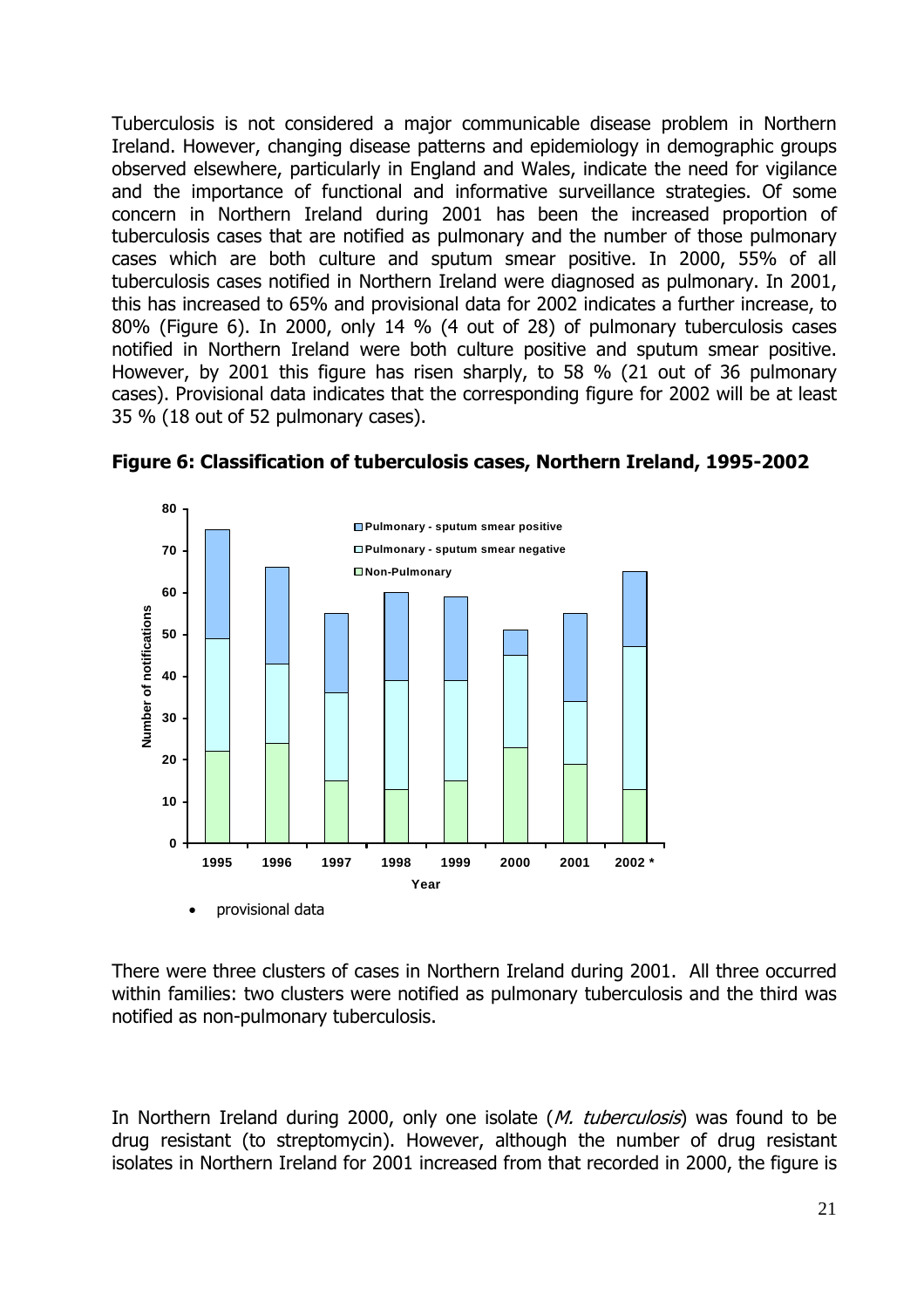lower that observed in 1999. During 2001, 3 isolates (2 M. bovis and 1 M. tuberculosis) were found resistant to pyrazinamide and a further 2 isolates (both *M. tuberculosis*) were found resistant to isoniazid. Only one multi-drug resistant isolate has been seen to date in Northern Ireland (in 1995). In the Republic of Ireland, 2 multi-drug resistant isolates were found in 1999 and 3 multi-drug resistant isolates were found in 2000<sup>4</sup>. In 2001, a further 2 multi-drug resistant cases were notified  $5$ . It therefore remains important to monitor closely any change in drug resistance within the Province, particularly the re-emergence of any multi-drug resistant strains.

# **Conclusions**

In 2001, tuberculosis in Northern Ireland remains a disease of older age groups born in the UK or Ireland.

#### *However*

- $\cdot \cdot$  the number of notifications is increasing
- $\cdot \cdot$  the proportion that are pulmonary is increasing
- $\cdot \cdot$  the proportion that are both sputum smear and culture positive is increasing
- $\cdot \cdot$  the mean and median ages of those affected are falling
- the mean age of those born *outside* UK or Ireland is considerably lower than for those born *in* UK or Ireland

*and* 

- although numbers of cases born outside UK/Ireland have increased only slightly, the proportion that are pulmonary has increased
- between 2000 and 2002, the mean age of those born *in* UK or Ireland has fallen by ~10 yrs

 *and*

the proportion that are pulmonary has increased from 58% to 79%